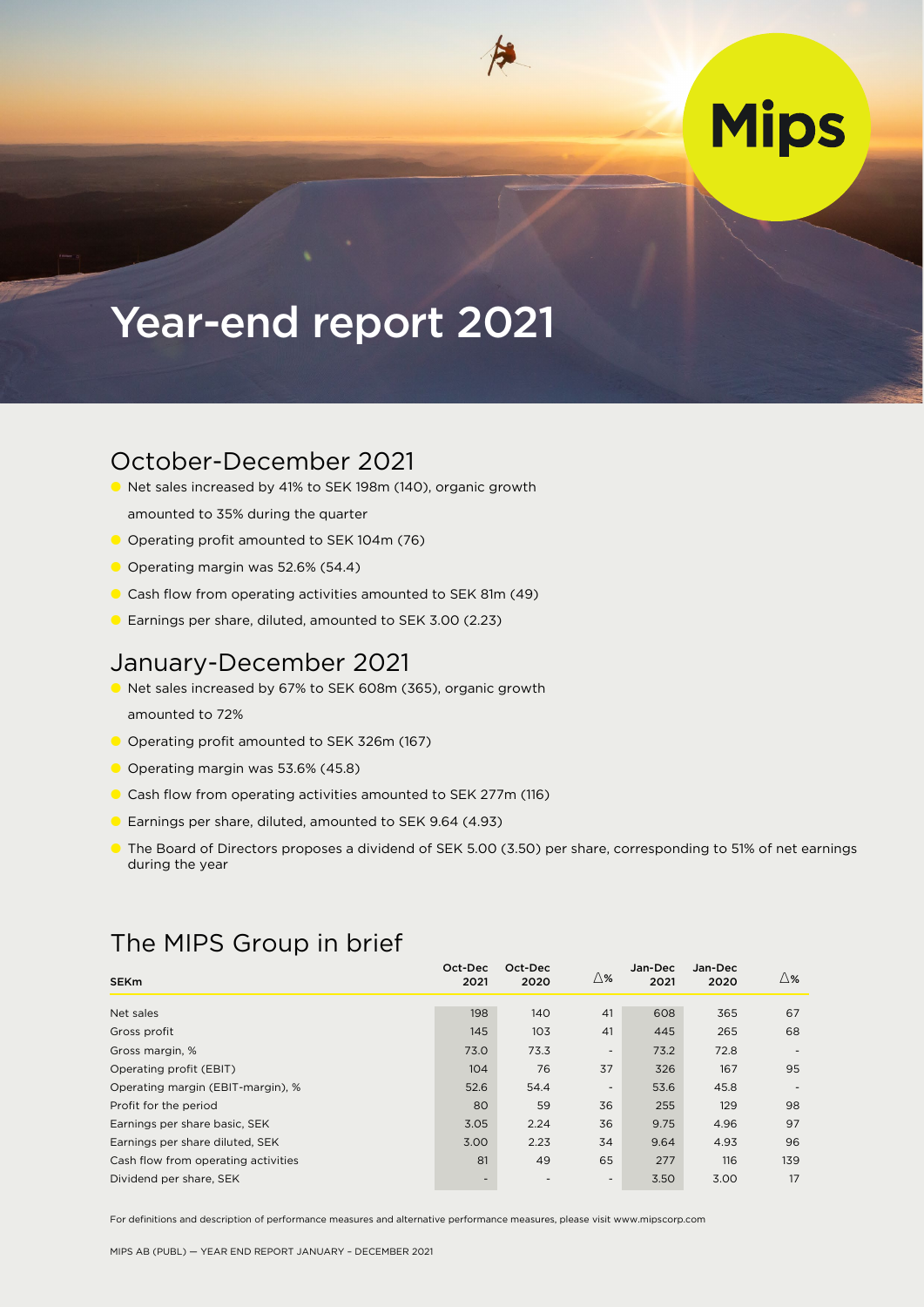# CEO's comments

#### Strong fourth quarter closes a successful year

The fourth quarter closes a successful year, with our highest ever turnover and organic growth of 35%. We are particularly pleased about the growth given that the fourth quarter of 2020 saw growth of 77% compared with the same period in 2019. We have thereby delivered organic growth of 72% for the 2021 full year.

Our scalable business model was a contributing factor to our continued progress during the quarter; despite major investments in marketing and product development, operating profit increased by 37% to SEK 104m (76). During the year, operating profit has increased by 95% to SEK 326m (167).

The operating margin amounted to 53% (54) during the quarter. For the full year, the operating margin increased to 54% (46). The operating cash flow continued to develop well amounting to SEK 81m (49) during the quarter. Cash flow continued grow stronger during the year and amounted to SEK 277m (116) for the 2021 full year.

We are satisfied with the progress made in our sustainability work this year. This year, a major part of our work involved mapping out MIPS' total climate impact which is essential for ensuring that we focus on the aspects where we can make the greatest difference. This work will form the most important building block for our future sustainability work.

#### The MIPS safety system is now part of 883 helmet models supplied by 143 customers

In total, we supplied the MIPS safety system to 12.6 million helmets during the year. Our largest customers have continued to expand their assortment of helmets equipped with MIPS solutions which has generated very good growth. During the year we continued to grow in all the geographic markets we operate in, and by the end of 2021 MIPS solutions had been implemented in 883 helmet models, compared to 729 helmet models the year before. The number of customers has also increased and at the end of the year we had 143 customers in total, an increase of 22 customers compared to the prior year.

#### Very good demand for our products, but global conditions remain unpredictable

Despite challenging times in the world, we have continued to deliver very good growth during the year. Supply chain has faced constant challenge, particularly in the fourth quarter. During the fourth quarter, many helmet factories in China were affected by the power restrictions implemented at the end of the third quarter. Consequently, the

demand for helmets could not be fully met, in terms of manufacturing. Neither in the fourth quarter nor during the full year did MIPS fail to fulfil an order, but the general demand for helmets could not be met and the helmet factories have not been able to produce at full capacity. This means that global stock levels within the retail trade continue to be low and are expected to remain so at least during the first six months this year.

It is difficult to get a view of all the future challenges, but we're convinced that we will need to manage continued constraints within our supply chain. Nonetheless, our flexible business model equips us well for the next quarter and we still see strong demand for our products going forward.

#### Helmet category Sport – strong progress throughout 2021

The good progress made in the Sports category continued throughout the fourth quarter with 45% growth. Volumes were driven mainly by sales of bike helmets, but also snow helmets and riding helmets.

We believe that the positive trend in the bike subcategory will continue and that we will therefore still see good consumer demand in this category going forward.

#### Helmet category Motorcycle – continued strong level of interest in MIPS

In the Motorcycle category we saw a decrease of -22% in sales during the quarter, completely driven by the postponement of manufacturing as the production of bike helmets was given priority in the factories during the quarter. The category grew by 47% for the full year. Our positive outlook for the category remains and we see continued high demand for helmets equipped with MIPS safety system. This quarter we participated in the first trade fair for almost two years, EICMA in Italy. While this trade fair was smaller than previous years, we experienced fantastic interest and response from the industry. We still have a very positive outlook for the Motorcycle category.

#### Helmet category Safety – Strong customer base established

2021 was a successful year in the Safety category. Our goal during the year was to establish a customer base, which we have achieved through a total of nine launched partnerships. We are also beginning to see a greater acceptance of and demand for MIPS products from end customers, such as large construction companies. Our focus for 2022 will be to drive sales together with our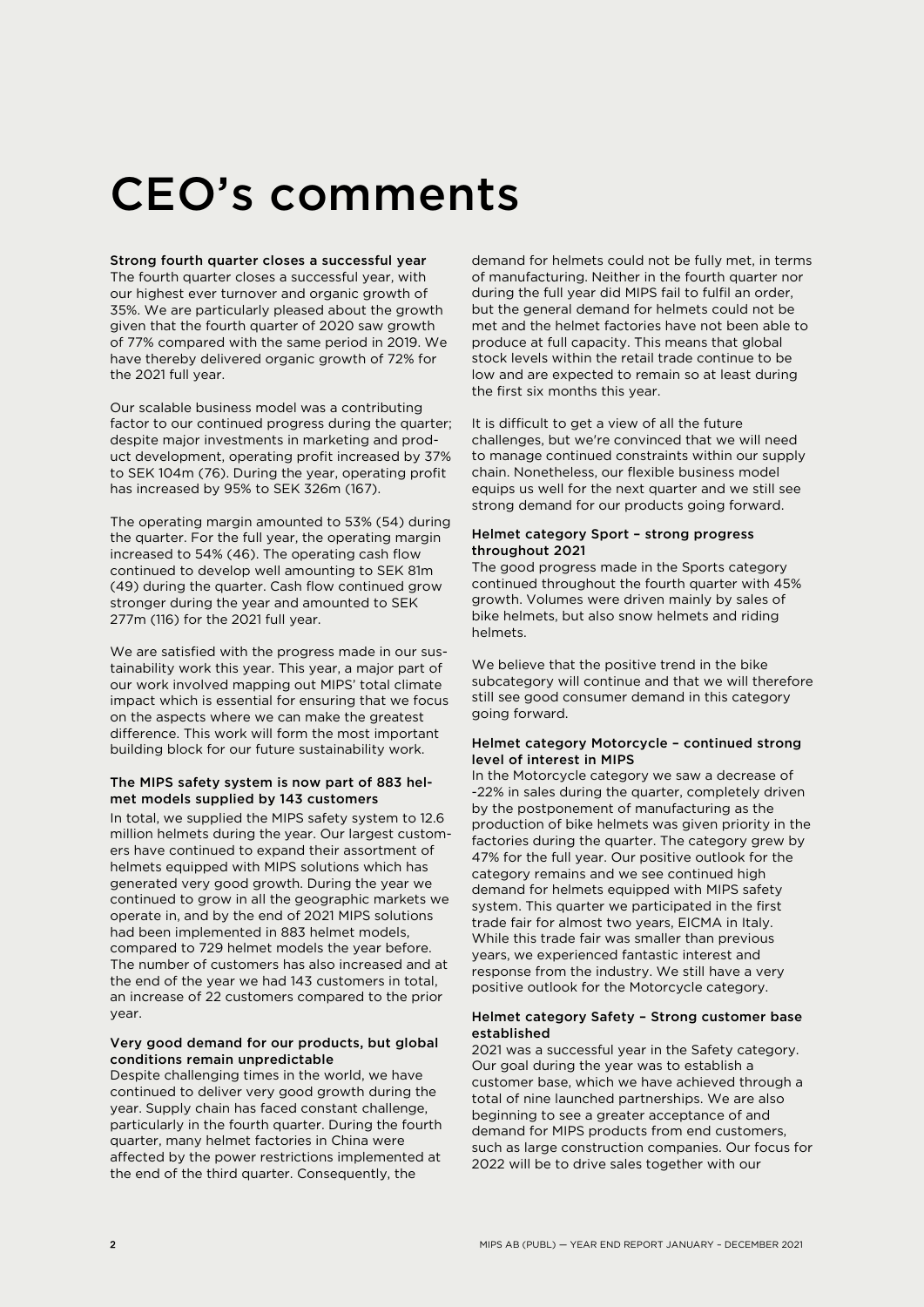existing customers, but naturally also to establish collaborations with new customers.

#### Expansion of our customer offering

During the EICMA trade fair, we launched our new Virtual Testlab (VTL) concept. VTL is the name of the method we use to perform data simulations of the properties of a helmet and virtual testing of the helmet before it goes into production. VTL is a tool that provides our customers with support in their product development, as well as an opportunity to optimize their material usage, thus allowing them to work more sustainably, efficiently and cost-effectively.

At the start of 2022, we acquired the intellectual property rights for a technology designed to optimize the EPS foam that is often used in helmets. The technology enables reduced materials usage when manufacturing helmets while also decreasing the weight of the helmets. Through this acquisitions MIPS has taken another step forward in expanding our customer offering.

#### Marketing investments to increase awareness

During the quarter we also launched our new trade booth, designed with our new visual identity, which was extremely well received by the fair participants, customers and others.

During the quarter we welcomed a fifth athlete to Team MIPS, Marion Haerty. She is considered one of the best snowboarders in the world and is a fourtime Freeride World Tour champion. Adding Marion to our team of MIPS ambassadors for helmet safety, which now includes five top athletes, has resulted in an even more complete team.

We also rolled out our first media campaign and launched our new training academy for our customers and store personnel. Both of these initiatives are important tools for raising awareness about MIPS and our technology around the world.

#### Fantastic progress during the year

I am very pleased with progress during a year in which we have managed the challenges we've faced, such as shortages in capacity and raw materials, in a good way. We have continued to strengthen our position in all our three categories, we have carried out more customer projects than in any other year, we have made great progress in our sustainability work, and we have accelerated our marketing investments to ensure that we continue to raise the awareness of MIPS around the world.

These are all actions that can be difficult to implement even under normal circumstances – doing them during an ongoing pandemic and also delivering organic growth of 72% during the year is testimony to the responsibility and engagement shown by every MIPS employee during the year.

The combination of our great progress within our established categories, Sport and Motorcycle, and a new customer base within the Safety category, along with the fact that the global market for Sports helmets has grown during the pandemic, boosts our outlook for MIPS' growth opportunities. We therefore intend to present our strategy and the updated financial targets during a Capital Markets Day on 9 June 2022.

Stockholm, February 2022

Max Strandwitz President and CEO



"Strong fourth quarter closes a successful year"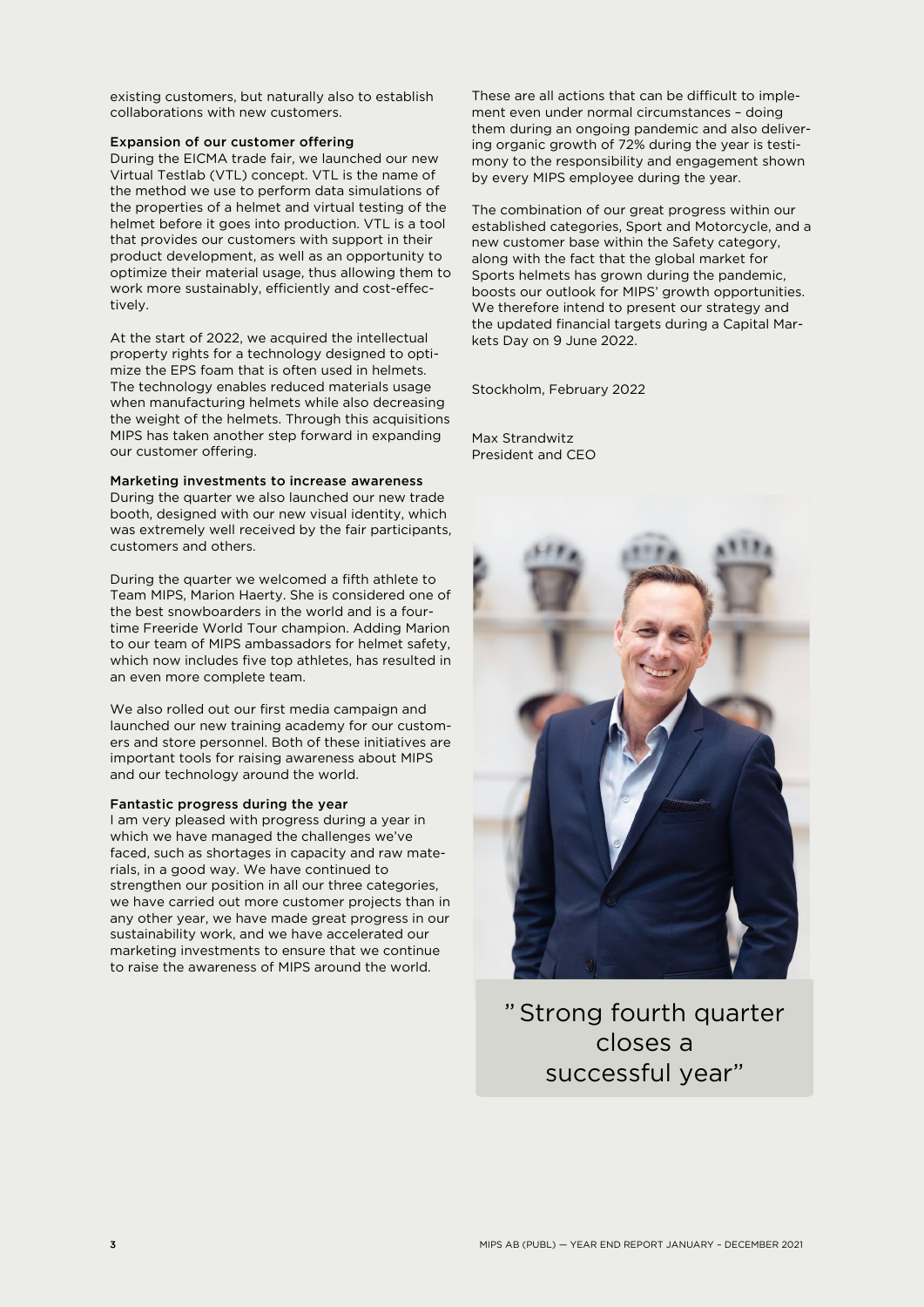# Financial performance

#### October – December Net sales

Net sales for the fourth quarter amounted to SEK 198m (140), an increase by 41%. Adjusted for exchange rate effects, the organic growth was 35%. The increase in net sales is mainly explained by an increased demand from existing customers.

#### Changes in net sales

| %                           | Oct-Dec<br>2021 | Jan-Dec<br>2021 |
|-----------------------------|-----------------|-----------------|
|                             |                 |                 |
| Organic growth              | 35              | 72              |
| Change in exchange<br>rates | 6               |                 |
| Total                       |                 |                 |

#### Gross profit

Gross profit increased by 41% to SEK 145m (103). The gross margin decreased by 0.3 percentage points to 73.0% (73.3). The decrease in the gross margin is mainly due to changes in the sales mix.

#### Operating profit (EBIT)

Operating profit increased to SEK 104m (76), corresponding to an operating margin of 52.6% (54.4). The increase in operating profit is mainly explained by increased sales during the quarter partly mitigated by higher costs related to initiatives within marketing and strengthening of the organization.

Selling expenses increased to SEK 20m (11). The increase in selling expenses is mainly explained by costs related to initiatives within marketing and strengthening of the organization. Administrative expenses amounted to SEK 14m (9) during the quarter. The increase in administrative expenses is mainly explained by costs related to strengthening of the organization. Research and development costs amounted to SEK 7m (5) and is mainly explained by costs related to strengthening of the organization and investments in research and development initiatives.

#### Profit for the period and earnings per share

Profit before tax amounted to SEK 104m (74). Tax expenses for the quarter amounted to SEK -25m (-16), corresponding to an effective tax rate of 23.5% (21.0). Profit for the period was SEK 80m (59). Diluted earnings per share amounted to SEK 3.00 (2.23).

#### Cash flow

Cash flow from operating activities increased and amounted to SEK 81m (49). The increase is mainly explained by higher operating profit due to the higher sales and higher current payables, partly mitigated by an increase in current receivables, mainly account receivables, due to strong sales during the quarter.

Cash flow from investing activities was SEK -4m (-2). Cash flow from financing activities was SEK -1m (-4). Cash flow for the fourth quarter amounted to SEK 77m (44).

#### January – December Net sales

Net sales for the year amounted to SEK 608m (365), an increase by 67%. Adjusted for exchange rate effects, the organic growth was 72%. The increase in net sales is mainly explained by an increased demand from existing customers.

#### Gross profit

Gross profit increased by 68% to SEK 445m (265). The gross margin increased by 0.4 percentage points to 73.2% (72.8). The increase in the gross margin is mainly due to changes in the sales mix.

#### Operating profit (EBIT)

Operating profit increased to SEK 326m (167), corresponding to an operating margin of 53.6% (45.8). The increase in operating profit is mainly explained by increased sales partly mitigated by higher costs related to strengthening of the organization, initiatives within marketing and exchange rate effects.

Selling expenses increased to SEK 57m (42). The increase in selling expenses is mainly explained by initiatives within marketing and costs related to strengthening of the organization. Administrative expenses amounted to SEK 48m (35) during the year. The increase in administrative expenses is mainly explained by higher costs related to strengthening of the organization. Research and development costs amounted to SEK 24m (18). The increase is mainly explained by costs related to strengthening of the organization and investments in research and development initiatives.

#### Profit for the period and earnings per share

Profit before tax amounted to SEK 328m (165). Tax expenses for the year amounted to SEK -73m (-36), corresponding to an effective tax rate of 22.2% (22.0). Profit for the period was SEK 255m (129). Diluted earnings per share amounted to SEK 9.64 (4.93).

#### Cash flow

Cash flow from operating activities increased and amounted to SEK 277m (116). The increase is mainly explained by higher operating profit due to the higher sales and increased current payables partly mitigated by higher current receivables.

Cash flow from investing activities was SEK -11m (-15). Cash flow from financing activities was SEK -95m (-15) mainly attributable to paid dividend of SEK -92m. Previous year's cash flow was mainly explained by paid dividend of SEK -79m, payment received for exercising of warrants of SEK 52m and premium received from issue of warrants of SEK 18m. Cash flow for the year amounted to SEK 171m (85).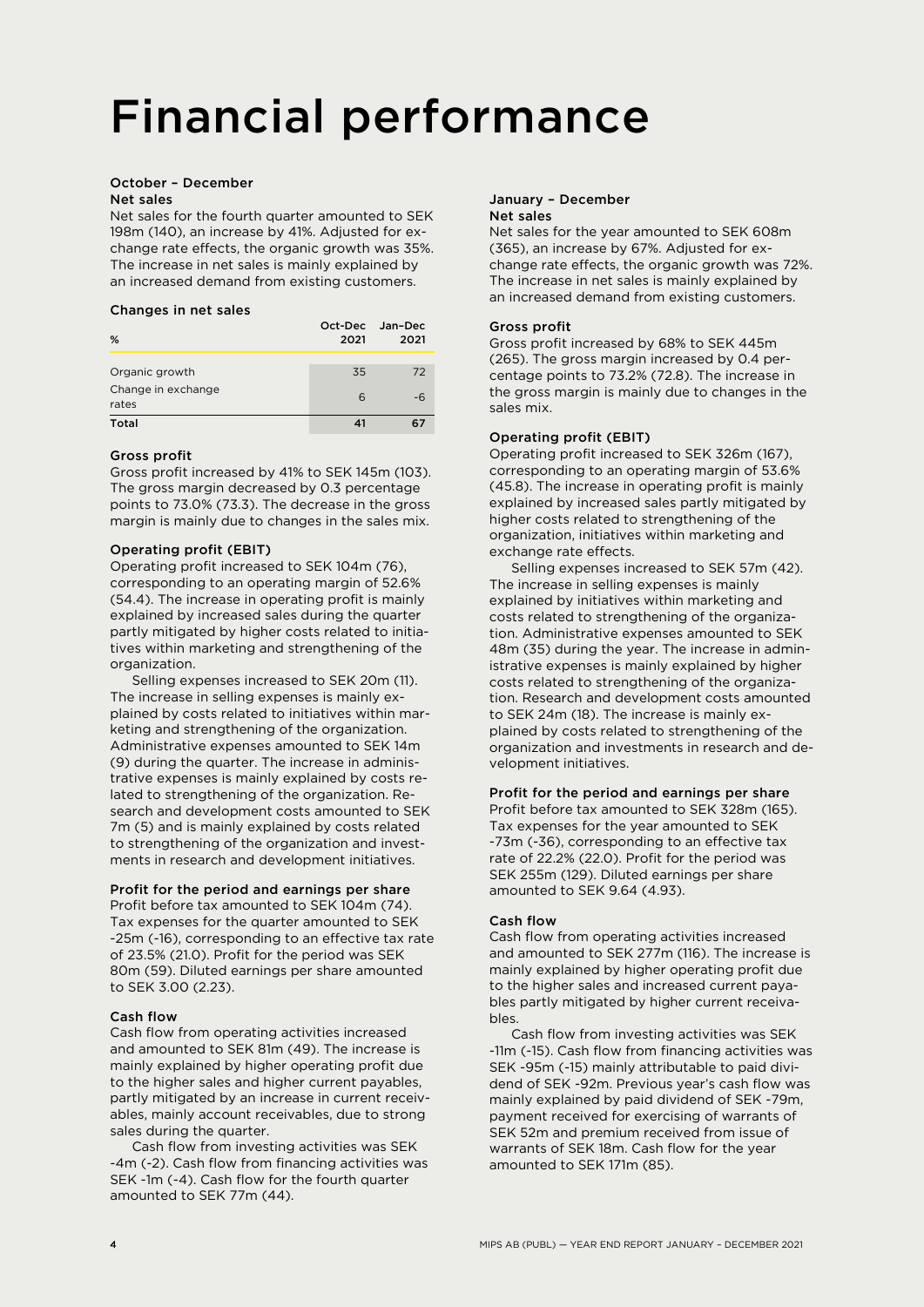#### Financial position

The group's total assets as of 31 December 2021 amounted to SEK 756m (517). Short-term investments of SEK 361m (181) are in their entirety invested in interest-bearing funds. The equity/assets ratio was 76% (82). Cash and cash equivalents, including short-term investments, as of 31 December 2021 amounted to SEK 450m (272).

Reported values for assets and liabilities are in all material aspects consistent with fair market value. In order to reduce the group's short-term currency exposure, certain currency derivatives have been entered into with a bank. The derivatives are valued at fair market value, amounting to a financial liability of SEK 10m as of 31 December 2021, compared to a financial asset of SEK 18m previous year. Hedge accounting is applied, whereby the unrealized change in the fair value of the derivatives is primarily reported in Other comprehensive income.

#### Investments

During the fourth quarter, investments having an impact on the cash flow amounted to SEK 4m (2). Investments in intangible fixed assets were SEK 2m (1). Investments in tangible fixed assets amounted to SEK 2m (1). During the year, investments amounted to SEK 11m (15) of which investments in intangible assets amounted to SEK 6m (5) and investments in tangible assets amounted to SEK 4m (10).

 The Group had no significant commitments as of 31 December 2021 related to investments.

#### Parent company

Net sales during the year for the parent company amounted to SEK 435m (276). Profit for the same period was SEK 237m (115).

#### Employees

The average number of employees during the fourth quarter was 77 (59), of whom 21 (16) were employed in the Chinese subsidiary. The number of employees at the end of the period was 78 (61), of whom 21 (17) were employed in the Chinese subsidiary. The number of men employed was 43 and number of women employed was 35 at year end.



\* For information and derivation of adjusted items please see pages 15-17

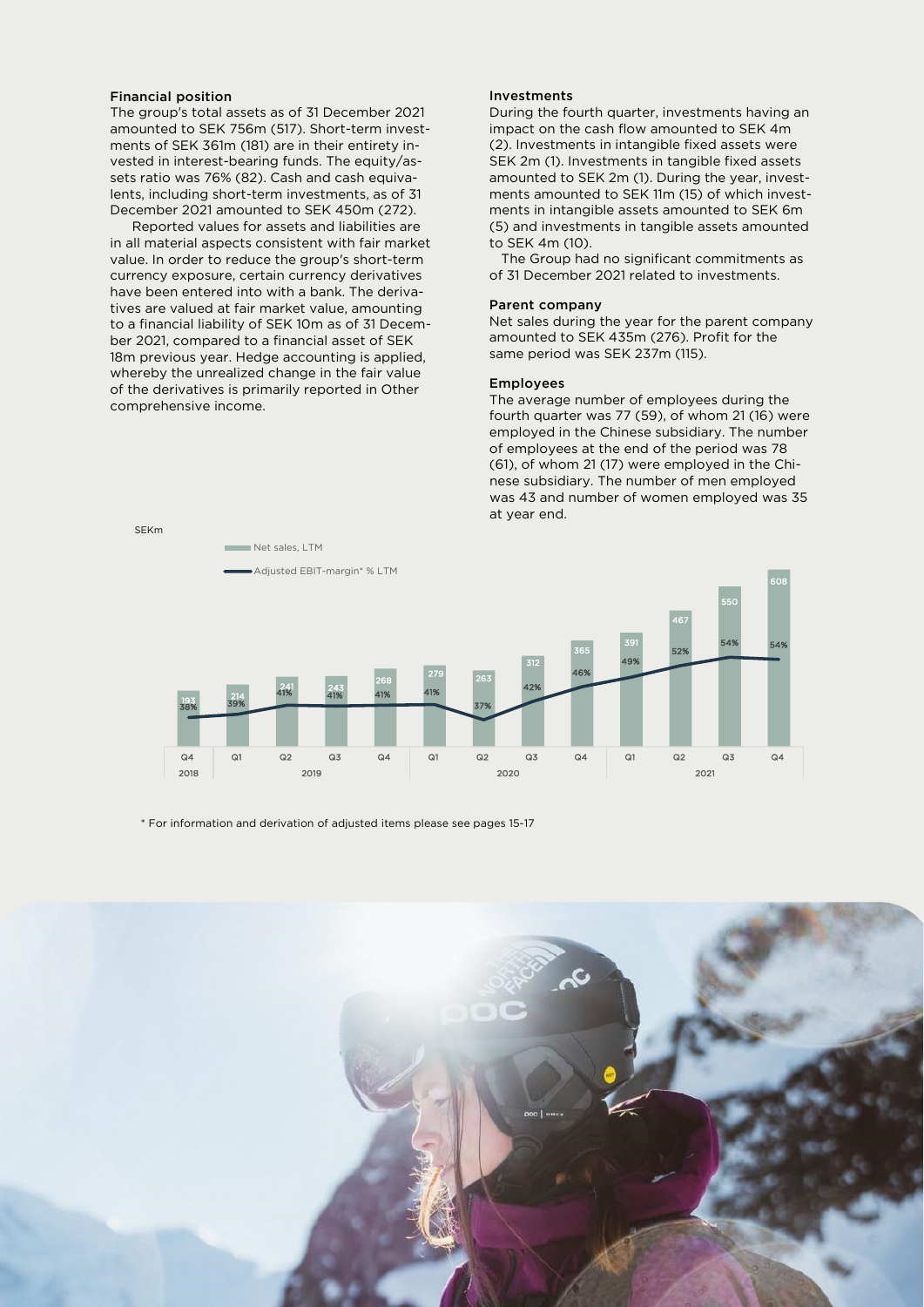### Condensed consolidated income statement

| <b>SEKm</b>                                                 | Oct-Dec<br>2021 | Oct-Dec<br>2020 | Jan-Dec<br>2021 | Jan-Dec<br>2020 |
|-------------------------------------------------------------|-----------------|-----------------|-----------------|-----------------|
| Net sales                                                   | 198             | 140             | 608             | 365             |
| Cost of goods sold                                          | $-53$           | $-37$           | $-163$          | $-99$           |
| Gross profit                                                | 145             | 103             | 445             | 265             |
|                                                             |                 |                 |                 |                 |
| Selling expenses                                            | $-20$           | $-11$           | $-57$           | $-42$           |
| Administrative expenses                                     | $-14$           | $-9$            | $-48$           | $-35$           |
| Research and development expenses                           | $-7$            | $-5$            | $-24$           | $-18$           |
| Other operating income and expenses                         | $\circ$         | $-1$            | 9               | $-4$            |
| Operating profit/loss                                       | 104             | 76              | 326             | 167             |
| Financial income and expenses                               | $\circ$         | $-2$            | 2               | $-2$            |
| <b>Net financial items</b>                                  | $\Omega$        | $-2$            | $\overline{2}$  | $-2$            |
| Profit/loss before tax                                      | 104             | 74              | 328             | 165             |
| Income taxes                                                | $-25$           | $-16$           | $-73$           | $-36$           |
| Profit/loss for the period                                  | 80              | 59              | 255             | 129             |
|                                                             |                 | 2.24            |                 | 4.96            |
| Earnings per share basic, SEK                               | 3.05            |                 | 9.75            |                 |
| Earnings per share diluted, SEK                             | 3.00            | 2.23            | 9.64            | 4.93            |
| Average number of shares for the period, basic (thousand)   | 26 184          | 26 184          | 26 184          | 25 9 96         |
| Average number of shares for the period, diluted (thousand) | 26 575          | 26 29 9         | 26 479          | 26 168          |

### Condensed consolidated statement of comprehensive income

| <b>SEKm</b>                                                  | Oct-Dec<br>2021 | Oct-Dec<br>2020          | Jan-Dec<br>2021 | Jan-Dec<br>2020 |
|--------------------------------------------------------------|-----------------|--------------------------|-----------------|-----------------|
| Profit/loss for the period                                   | 80              | 59                       | 255             | 129             |
| Other comprehensive income                                   |                 |                          |                 |                 |
| Items that may subsequently be transferred to profit or loss |                 |                          |                 |                 |
| Foreign currency translation                                 | 2               | $-1$                     | $\overline{4}$  | $\circ$         |
| Changes in the fair value of cash flow hedges                | $-4$            | 9                        | $-21$           | 14              |
| Tax on components in other comprehensive income              |                 | $-2$                     | $\overline{4}$  | $-3$            |
| Items that cannot be transferred to profit or loss           |                 | $\overline{\phantom{a}}$ |                 |                 |
| Other comprehensive income for the period                    | $-2$            | 6                        | $-13$           | 11              |
| Comprehensive income for the period                          | 78              | 65                       | 242             | 140             |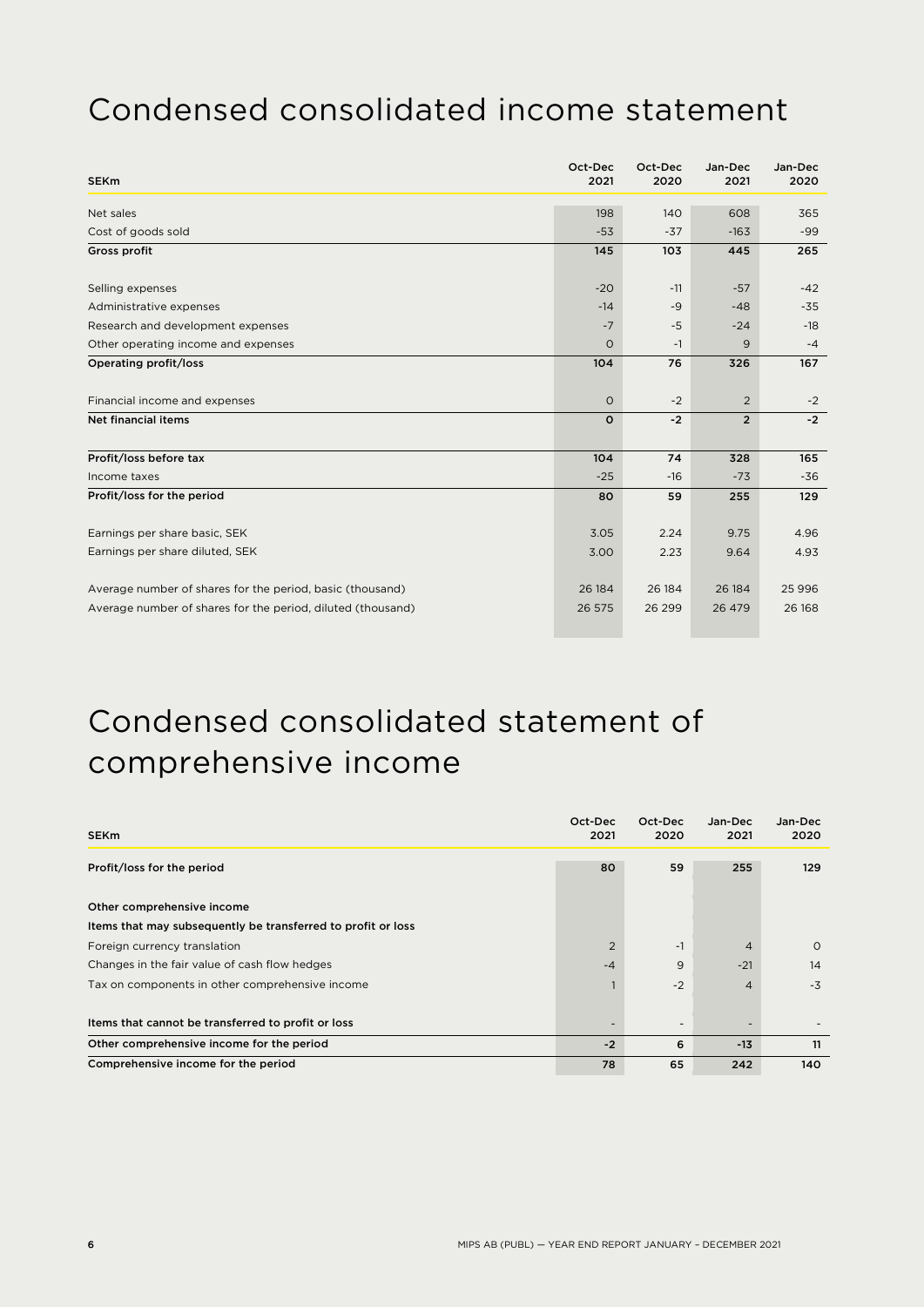### Condensed consolidated balance sheet

| <b>SEKm</b>                                       | 31 Dec<br>2021 | 31 Dec<br>2020  |
|---------------------------------------------------|----------------|-----------------|
| <b>ASSETS</b>                                     |                |                 |
| Non-current assets                                |                |                 |
| Intangible assets                                 | 56             | 55              |
| Property, plant and equipment                     | 11             | 11              |
| Right-of-use assets                               | 8              | 11              |
| Long term receivables                             | $\circ$        | $\circ$         |
| Total non-current assets                          | 76             | 77              |
| <b>Current assets</b>                             |                |                 |
| Inventories                                       | 10             | 3               |
| Accounts receivable                               | 200            | 138             |
| Other current receivables                         | 20             | 27              |
| Current investments                               | 361            | 181             |
| Cash and cash equivalents                         | 89             | 91              |
| <b>Total current assets</b>                       | 680            | 440             |
| <b>TOTAL ASSETS</b>                               | 756            | 517             |
| <b>EQUITY AND LIABILITIES</b>                     |                |                 |
| Equity                                            |                |                 |
| Share capital                                     | $\overline{3}$ | 3               |
| Other paid in capital                             | 274            | 274             |
| Reserves                                          | $-3$           | 10 <sup>°</sup> |
| Retained earnings incl profit/loss for the period | 303            | 139             |
| <b>Total equity</b>                               | 577            | 426             |
| Non-current liabilities                           |                |                 |
| Lease liability                                   | $\overline{4}$ | 8               |
| Deferred tax liability                            | $\mathbf{1}$   | 6               |
| <b>Total non-current liabilities</b>              | 5              | 14              |
| <b>Current liabilities</b>                        |                |                 |
| Lease liability                                   | $\overline{3}$ | 3               |
| Accounts payable                                  | 70             | 33              |
| Other current liabilities                         | 101            | 42              |
| <b>Total current liabilities</b>                  | 174            | 77              |
| <b>TOTAL EQUITY AND LIABILITIES</b>               | 756            | 517             |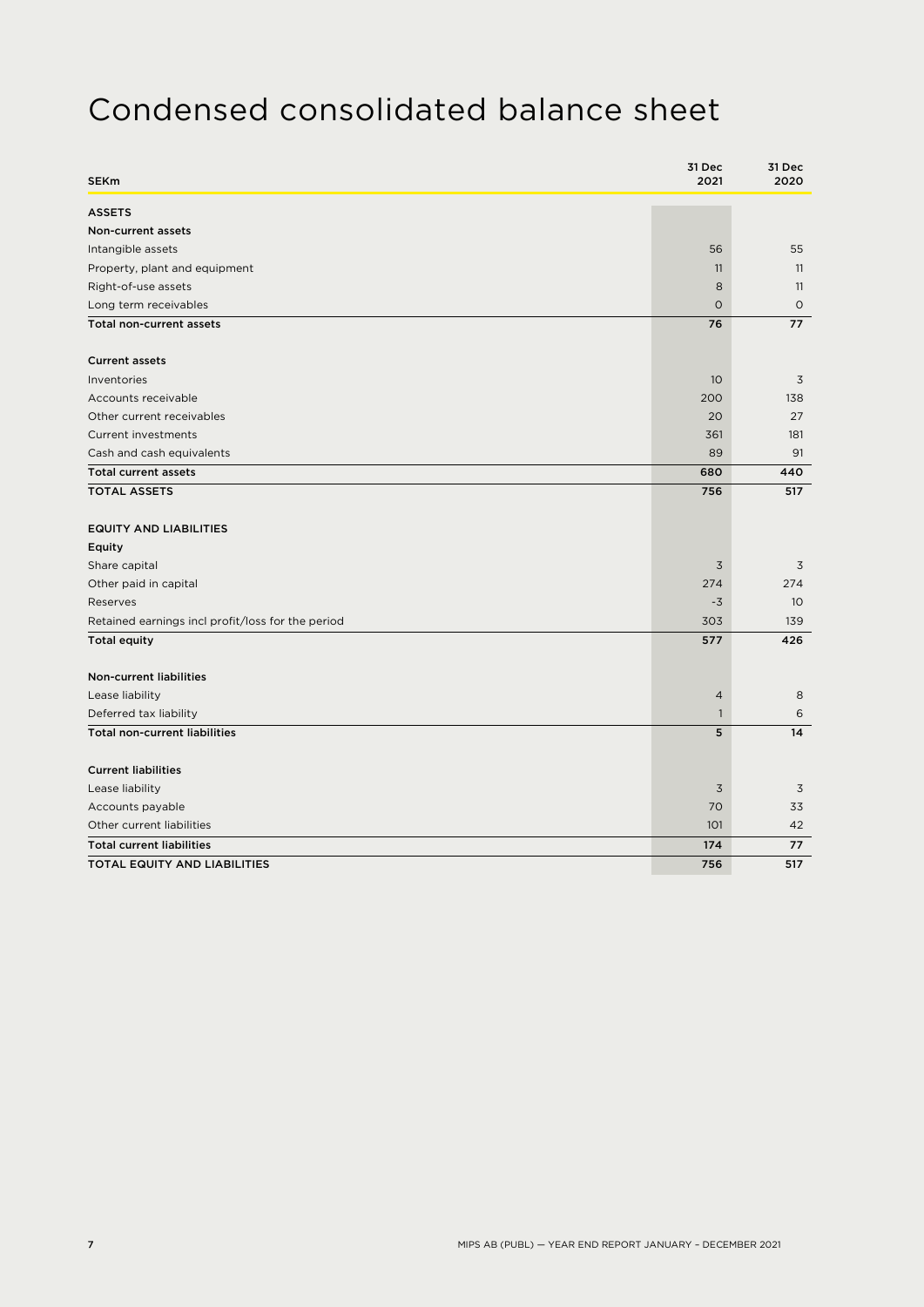### Condensed consolidated statement of changes in equity

| <b>SEKm</b>                                  | Jan-Dec<br>2021 | Jan-Dec<br>2020 |
|----------------------------------------------|-----------------|-----------------|
| Opening equity for the period                | 426             | 298             |
|                                              |                 |                 |
| Comprehensive income for the period          |                 |                 |
| Profit/loss for the period                   | 255             | 129             |
| Other comprehensive income for the period    | $-13$           | 11              |
| Comprehensive income for the period          | 242             | 140             |
| Transactions with owners                     |                 |                 |
| Premium received from issue of stock options |                 | 18              |
| Equity settled share based payments          | $\Omega$        | $\Omega$        |
| New share issues                             |                 | 52              |
| Dividend                                     | $-92$           | $-79$           |
| Repurchase own shares                        |                 | $-3$            |
| Total transactions with the owners           | $-91$           | $-11$           |
| Closing equity for the period                | 577             | 426             |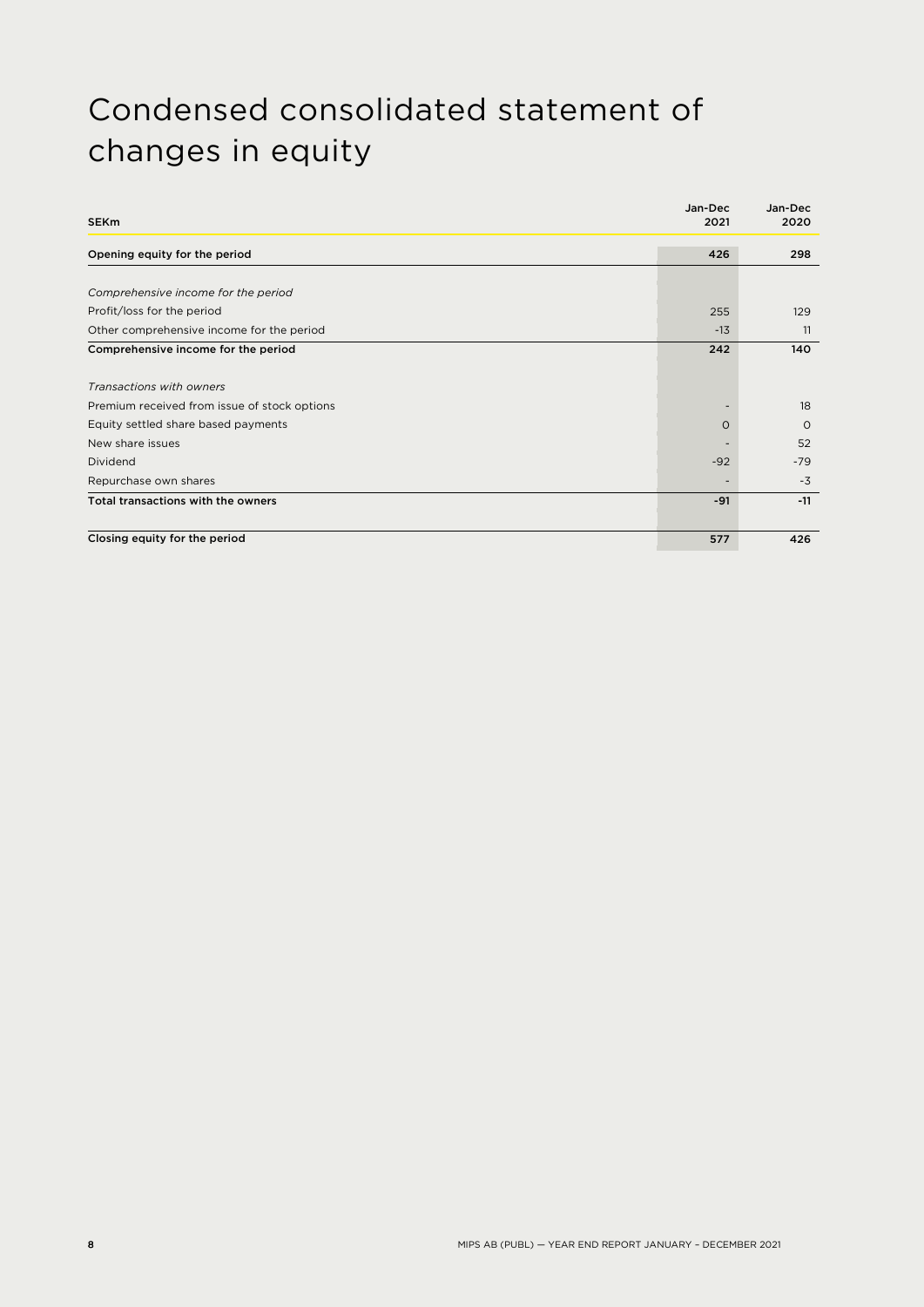### Consolidated statement of cash flows

| <b>SEKm</b>                                                          | Oct-Dec<br>2021 | Oct-Dec<br>2020          | Jan-Dec<br>2021 | Jan-Dec<br>2020 |
|----------------------------------------------------------------------|-----------------|--------------------------|-----------------|-----------------|
| <b>Operating activities</b>                                          |                 |                          |                 |                 |
| Profit before tax                                                    | 104             | 74                       | 328             | 165             |
| Adjustment for non-cash items                                        | $\overline{4}$  | 9                        | 8               | 13              |
| Income taxes paid                                                    | $-21$           | $-4$                     | $-42$           | $-19$           |
| Cash flow from operating activities before change in working capital | 87              | 79                       | 294             | 160             |
| Cash flow from changes in working capital                            |                 |                          |                 |                 |
| Increase (-)/decrease (+) of inventories                             | $\overline{2}$  | $\circ$                  | $-6$            | $-1$            |
| Increase (-)/decrease (+) of current receivables                     | $-35$           | $-44$                    | $-58$           | $-63$           |
| Increase (+)/decrease (-) of current liabilities                     | 28              | 14                       | 47              | 20              |
| Cash flow from operating activities                                  | 81              | 49                       | 277             | 116             |
| <b>Investing activities</b>                                          |                 |                          |                 |                 |
| Acquisition of intangible assets                                     | $-2$            | $-1$                     | $-6$            | $-5$            |
| Acquisition of property, plant and equipment                         | $-2$            | $-1$                     | $-4$            | $-10$           |
| Acquisition of financial assets                                      |                 |                          |                 |                 |
| Cash flow from investing activities                                  | $-4$            | $-2$                     | $-11$           | $-15$           |
| <b>Financing activities</b>                                          |                 |                          |                 |                 |
| New share issue                                                      |                 | $\overline{\phantom{a}}$ |                 | 52              |
| Repurchase own shares                                                |                 | -3                       |                 | $-3$            |
| Premium recieved from issue of warrants                              |                 | $\overline{\phantom{a}}$ |                 | 18              |
| Divident paid                                                        |                 | $\overline{a}$           | $-92$           | $-79$           |
| Amortization of lease debt                                           | $-1$            | $-1$                     | $-3$            | $-4$            |
| Cash flow from financing activities                                  | $-1$            | $-4$                     | $-95$           | $-15$           |
| Net change in cash & cash equivalents                                | 77              | 44                       | 171             | 85              |
| Cash & cash equivalents at beginning of period                       | 371             | 233                      | 272             | 192             |
| Exchange-rate difference, cash and cash equivalents                  | $\overline{2}$  | $-4$                     | 6               | $-4$            |
| Cash & cash equivalents at end of period                             | 450             | 272                      | 450             | 272             |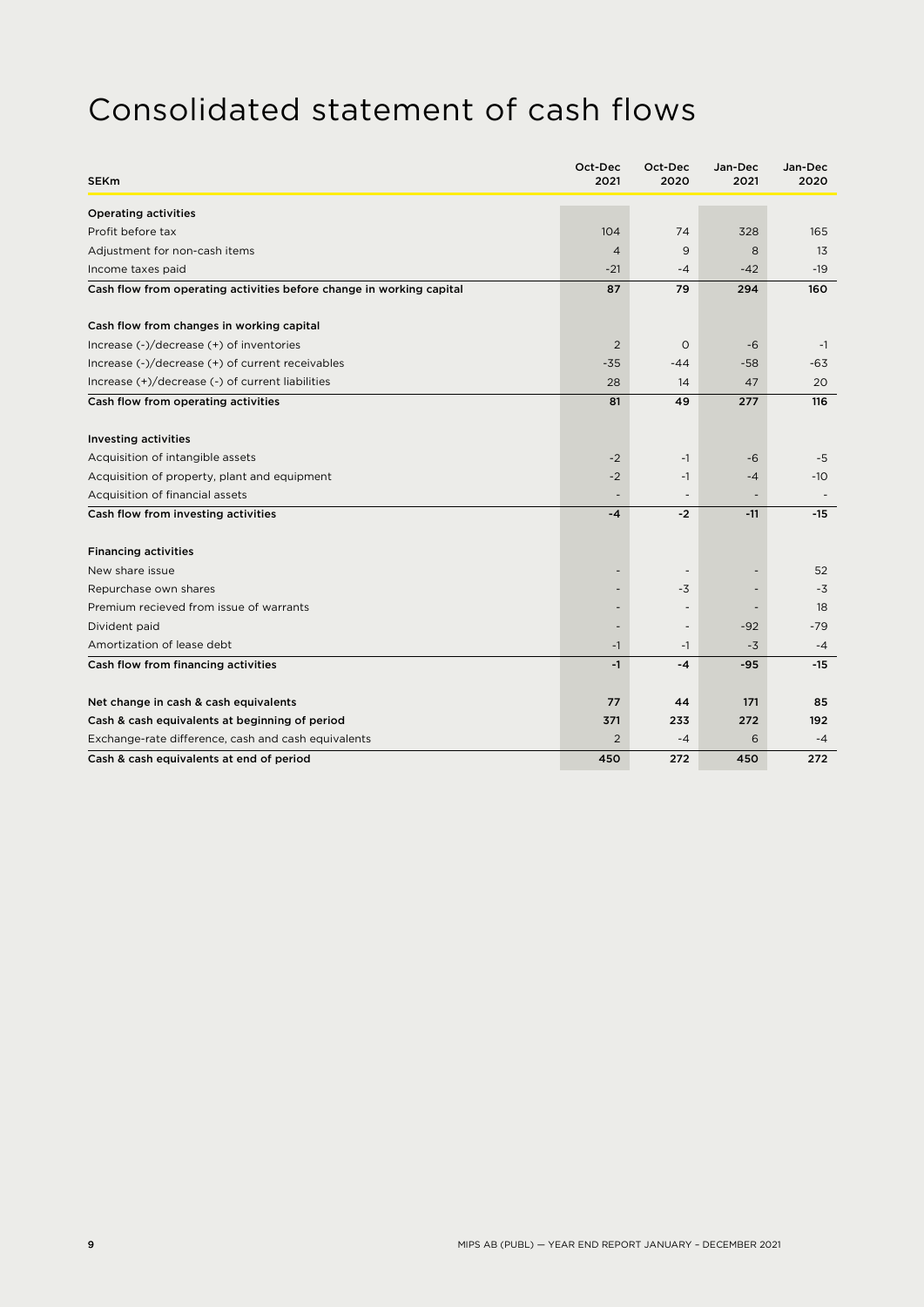### Condensed parent company income statement

| <b>SEKm</b>                         | Oct-Dec<br>2021 | Oct-Dec<br>2020 | Jan-Dec<br>2021 | Jan-Dec<br>2020 |
|-------------------------------------|-----------------|-----------------|-----------------|-----------------|
| Net sales                           | 139             | 105             | 435             | 276             |
| Cost of goods sold                  | $-6$            | $-9$            | $-26$           | $-30$           |
| Gross profit                        | 133             | 96              | 409             | 246             |
| Selling expenses                    | $-19$           | $-10$           | $-55$           | $-39$           |
| Administrative expenses             | $-13$           | $-9$            | $-45$           | $-35$           |
| Research and development expenses   | $-7$            | $-5$            | $-22$           | $-16$           |
| Other operating income and expenses | $\circ$         | $-1$            | 12              | $-4$            |
| Operating profit/loss               | 94              | 71              | 298             | 153             |
| Financial income and expenses       | $\circ$         | $-2$            | 3               | $-1$            |
| Profit after financial items        | 94              | 69              | 301             | 151             |
| Appropriations                      | $-2$            | $-5$            | $-2$            | $-5$            |
| Appropriations                      | $-2$            | $-5$            | $-2$            | $-5$            |
|                                     |                 |                 |                 |                 |
| Profit/loss before tax              | 92              | 64              | 299             | 147             |
| Income taxes                        | $-19$           | $-13$           | $-62$           | $-32$           |
| Profit/loss for the period          | 73              | 51              | 237             | 115             |

### Condensed parent company statement of comprehensive income

| <b>SEKm</b>                                                  | Oct-Dec<br>2021 | Oct-Dec<br>2020 | Jan-Dec<br>2021 | Jan-Dec<br>2020 |
|--------------------------------------------------------------|-----------------|-----------------|-----------------|-----------------|
| Profit/loss for the period                                   | 73              | 51              | 237             | 115             |
| Other comprehensive income                                   |                 |                 |                 |                 |
| Items that may subsequently be transferred to profit or loss |                 |                 |                 |                 |
| Changes in the fair value of cash flow hedges                | $-4$            | 9               | $-21$           | 14              |
| Tax on components in other comprehensive income              |                 | $-2$            | $\overline{4}$  | $-3$            |
| Items that cannot be transferred to profit or loss           |                 |                 |                 |                 |
| Other comprehensive income for the period                    | $-3$            | $\overline{7}$  | $-17$           | 11              |
| Comprehensive income for the period                          | 69              | 58              | 220             | 126             |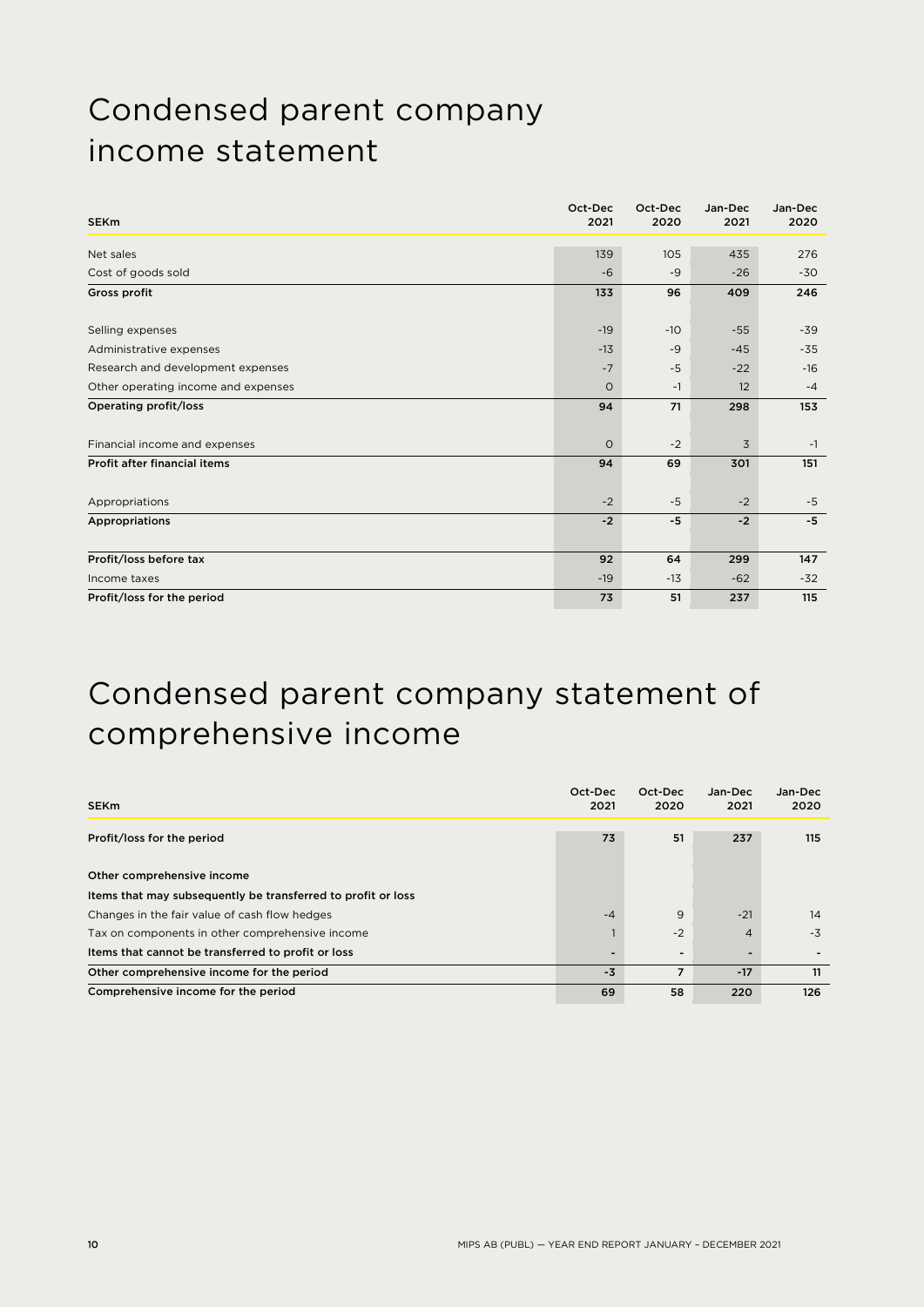### Condensed parent company balance sheet

| <b>SEKm</b>                      | 31 Dec<br>2021 | 31 Dec<br>2020   |
|----------------------------------|----------------|------------------|
| <b>ASSETS</b>                    |                |                  |
| Non-current assets               |                |                  |
| Intangible assets                | 56             | 55               |
| Property, plant and equipment    | 11             | 10 <sup>°</sup>  |
| Participation in Group companies | $\overline{2}$ | $\overline{1}$   |
| Other financial assets           | $\overline{2}$ |                  |
| Total non-current assets         | 71             | 66               |
| <b>Current assets</b>            |                |                  |
| Inventories                      | $\circ$        | $\circ$          |
| Accounts receivable              | 131            | 103              |
| Other current receivables        | 9              | 26               |
| <b>Current investments</b>       | 361            | 181              |
| Cash & cash equivalents          | 69             | 69               |
| <b>Total current assets</b>      | 571            | 379              |
| <b>TOTAL ASSETS</b>              | 642            | 446              |
| <b>EQUITY AND LIABILITIES</b>    |                |                  |
| Equity                           |                |                  |
| Restricted equity                | $\overline{4}$ | $\overline{4}$   |
| Non restricted equity            | 518            | 389              |
| <b>Total equity</b>              | 522            | 394              |
| Untaxed reserves                 | 17             | 15               |
| <b>Total untaxed reserves</b>    | 17             | 15 <sup>15</sup> |
| <b>Current liabilities</b>       |                |                  |
| Accounts payable                 | 18             | 6                |
| Other current liabilities        | 85             | 32               |
| <b>Total current liabilities</b> | 103            | 38               |
| TOTAL EQUITY AND LIABILITIES     | 642            | 446              |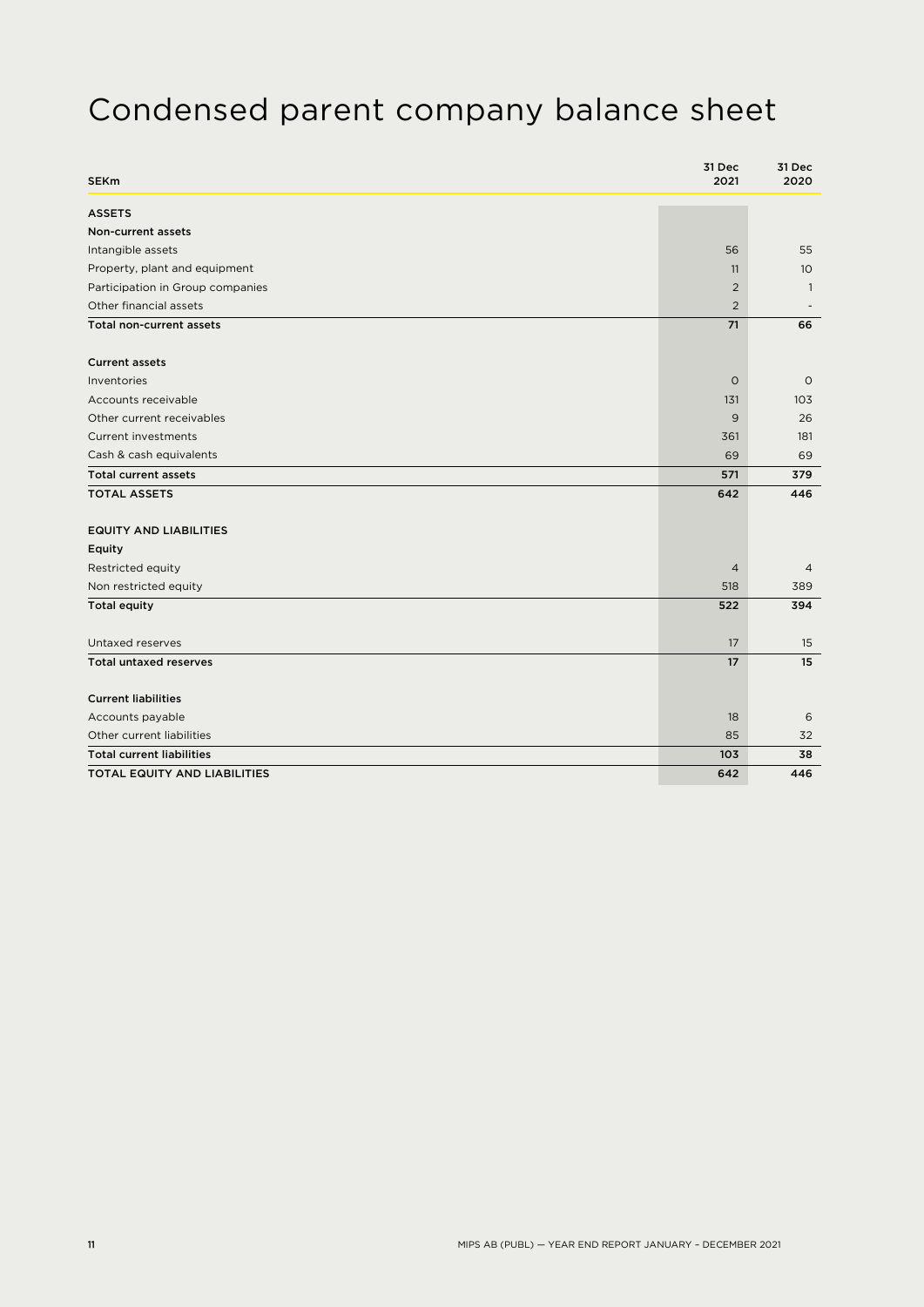### Other information

#### Information about the parent company

MIPS AB (publ), corp. reg. no. 556609-0162, is a Swedish public company with its registered office in Stockholm, Sweden. The company's shares are listed on Nasdaq Stockholm Large Cap under the ticker MIPS.

#### Accounting policies

The consolidated financial statements have been prepared in accordance with the International Financial Reporting Standards (IFRS) issued by the International Accounting Standards Board (IASB) and the interpretative statements by the IFRS Interpretations Committee (IFRIC) as adopted by the European Commission for use in the EU that were presented in the group's 2020 Annual Report. The standards and interpretative statements applied were in effect as of 1 January 2021 and had been adopted by the EU. Changed accounting policies as of 1 January 2021 is described below. Furthermore, the Swedish Financial Reporting Board's recommendation RFR 1 Supplementary Accounting Rules for Groups has been applied. This interim report for the Group was prepared in accordance with IAS 34 Interim Financial Reporting and the applicable provisions of the Annual Accounts Act and the Securities Market Act. The interim report for the parent company has been prepared in accordance with the Annual Accounts Act and the Swedish Financial Reporting Board's recommendation RFR 2, Accounting for Legal Entities. Disclosures in accordance with IAS 34.16A are incorporated in the financial statements and their accompanying notes as well as in other parts of this interim report.

#### New accounting standards from 1 January 2021

The new or amended IFRS effective as of 2021 have not had any significant impact on the group's financial statements.

#### Valuation basis applied when preparing the financial statements

Assets and liabilities are recognized at historical cost, except for currency derivatives and short-term investments which are based on fair value.

#### Functional currency and presentation currency

The parent company's functional currency is Swedish kronor (SEK), which is also the reporting currency for the group. This means that the financial statements are presented in SEK. All amounts are, unless otherwise stated, rounded to the nearest SEKm.

#### Judgements and estimates in the financial statements

The preparation of the financial statements in accordance with IFRS requires that company management makes judgments and estimates as well as assumptions that affect the application of accounting policies and amounts of assets, liabilities, income, and expenses recognized. The actual outcome may deviate from these judgments and estimates. Estimates and assumptions are reviewed regularly. Changes in estimates are recognized in the period in

which the change is made or in the period in which the change is made and future periods if the change affects the period in question and future periods.

#### **Adjustments**

Certain financial information presented in this report have been rounded and thus the tables do not necessarily tally.

#### Alternative performance measures

The company is following the European Securities and Markets Authority's (ESMA) guidelines on alternative performance measures. Alternative performance measures are financial measures that cannot be directly read in or derived from the financial statements. These financial measures are intended to help company management and investors analyze the Group's performance. Investors should not consider these alternative performance measures to be a substitute for the financial statements prepared in accordance with IFRS, but rather a supplement to them. Explanation of alternative performance measures see page 16-17. Definitions of alternative performance measures are presented in the annual report and on www.mipscorp.com.

#### Segment

MIPS' operations are managed as one segment since this reflects the Group's operations, financial monitoring and management structure.

#### Seasonal variations

MIPS' sales are partly subject to seasonal variations. The company's net sales and EBIT have historically been weakest during the first quarter and strongest during the fourth quarter.

#### Risks and uncertainties

MIPS is an international company and, as such, its operations can be affected by a number of risk factors in the form of both operating and financial risks. Risks related to the industry and the company include, but are not limited to, market acceptance and knowledge of both the harmful effects of rotational motion to the brain and increased competition. As an ingredient brand, MIPS is also dependent upon its customers' ability to reach end-users and on enduser demand. An economic downturn or change in end-user's preferences could have a negative impact on the Group's net sales and profitability. The company is dependent on its intellectual property rights and in certain cases the protection may be inadequate, or MIPS may incur significant costs to protect its intellectual property rights which could have an adverse impact on the company's operations, earnings and/or financial position. Furthermore, the company is exposed to risks related to legal processes regarding product liability issues and other types of legal issues. Even though these risks are mitigated by insurance coverage, to the extent possible, they could result in significant costs for the company.

MIPS is further exposed to external factors which the company cannot control. The spread of COVID-19 globally has created major uncertainties around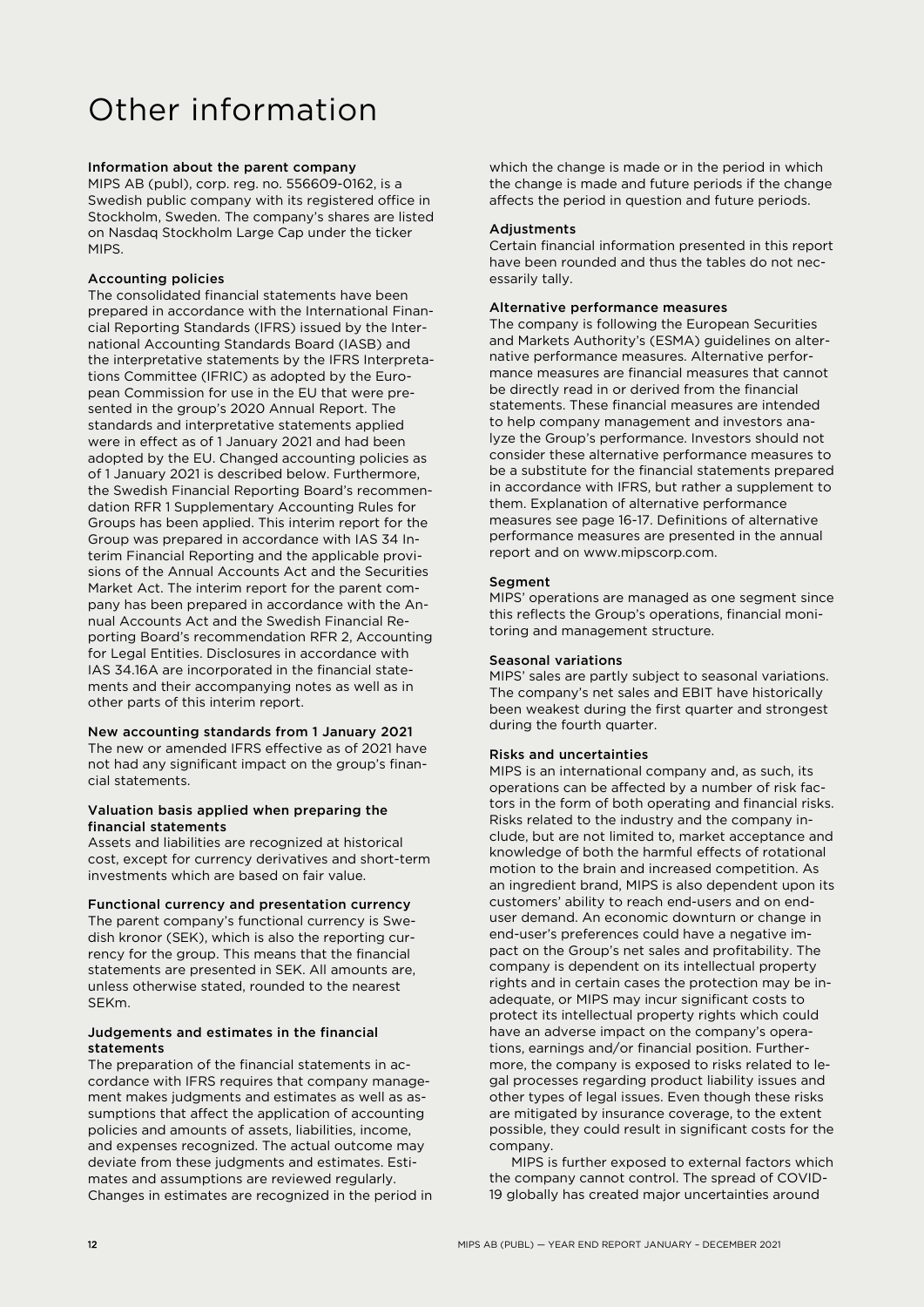the world. It is difficult to assess future impacts of the spread of COVID-19. However, the company continues to believe that the long-term demand for MIPS' products is good. Even though vaccination is ongoing in the world, we see continued risks in the supply chain that could lead to insolvency among our customers. If MIPS' customers become insolvent, this could have a negative impact on the group. MIPS has continuously an active dialogue with its customers to be able to identify and react on any eventual insolvency situations at an early stage. The company has not noticed any issues with payments during the year at any of its customers. The company is following the development and relevant authorities' recommendations closely and are taking the measures deemed necessary to minimize the short-term and long-term impacts of COVID-19 on MIPS.

The company's executive management actively manages both operating and financial risks. The above statement applies for both the parent company and the group.

#### Distribution of revenue

The company's revenue primarily comprises sales of component kits (license and components) to helmet manufacturers. Sales of services is attributable to the development of MIPS' technology for a specific customer and helmet model.

#### Income by nature

| <b>SEKm</b>                                        | Oct-Dec<br>2021 | Oct-Dec<br>2020 | Jan-Dec<br>2021 | Jan-Dec<br>2020 |
|----------------------------------------------------|-----------------|-----------------|-----------------|-----------------|
| Revenue recog-<br>nized at the<br>time of delivery |                 |                 |                 |                 |
| Sales of goods                                     | 193             | 133             | 593             | 344             |
| Revenues re-<br>ported over<br>time                |                 |                 |                 |                 |
| Sales of services                                  | 5               | 7               | 15              | 21              |
| Total                                              | 198             | 140             | 608             | 365             |

The company's revenue is concentrated to customers in North America and Europe. The substantial concentration of sales in North America is explained by the large number of helmet manufacturers based in this geographical region. Specification by region is based on customers' domicile and not distribution.

#### Income by region

| <b>SEKm</b>             | Oct-Dec<br>2021 | Oct-Dec<br>2020 | Jan-Dec<br>2021 | Jan-Dec<br>2020 |
|-------------------------|-----------------|-----------------|-----------------|-----------------|
| North<br>America        | 131             | 104             | 409             | 261             |
| Europe                  | 34              | 27              | 120             | 73              |
| Sweden                  | 25              | 5               | 47              | 13              |
| Asia and Au-<br>stralia | 9               | $\overline{4}$  | 32              | 18              |
| <b>Total</b>            | 198             | 140             | 608             | 365             |

In connection with the launch of MIPS' 2025 longterm plan, the company decided to split its operation into three key helmet categories. Consequently, the company's revenue is divided according to these helmet categories. As of 31 December 2021, the company had a total of 143 purchasing brands (customers). Even though certain brands are represented in more than one category they are only accounted for as one brand in the total number of brands. Within the Sports category (including the sub-categories bike, snow, equestrian, team sports and other) there are 130 (107) brands, within the Moto category (including the sub-categories road bike and motocross) there are 29 (26) brands and within the Safety category (including the sub-categories industrial use and LEAF) there are 8 (2) brands that have launched helmets equipped with MIPS safety system.

#### Income per helmet category

| <b>SEKm</b>  | Oct-Dec | Oct-Dec  | Jan-Dec | Jan-Dec  |  |  |
|--------------|---------|----------|---------|----------|--|--|
|              | 2021    | 2020     | 2021    | 2020     |  |  |
| Sport        | 190     | 130      | 570     | 341      |  |  |
| Moto         | 8       | 10       | 35      | 24       |  |  |
| Safety       | 1       | $\Omega$ | 3       | $\Omega$ |  |  |
| <b>Total</b> | 198     | 140      | 608     | 365      |  |  |

#### Currency exposure

MIPS invoices its customers in two foreign currencies, USD and CNY.

The company's license fee, which represents the majority of the company's revenues, is invoiced in USD and fluctuations in the exchange rate have a significant impact on MIPS' net sales and profitability. A 10 percent change in the USD exchange rate would impact EBIT with approximately +/- SEK 26m (19) on the full-year figures for 2020. In accordance with the company's financial policy, MIPS aims to hedge 50% of the forecasted USD exposure on a forward 12 month rolling basis. Most of the company's sales of components are in China and are invoiced in CNY. However, since the company has both revenues and costs related to components in CNY, the exposure to the CNY exchange rate is relatively limited. For further information, see the company's annual report for 2020 page 87.

#### Derivatives and short-term investments

The fair value of the derivatives as of 31 December 2021 amounted to a financial liability of SEK 10m compared to a financial asset of SEK 18m previous year. Hedge accounting has been applied whereby the unrealized change in fair value of the outstanding derivatives is primarily recognized in Other comprehensive income. Financial instruments (derivatives) are valued at fair value on the balance sheet and belongs to level 2 and short-term investments belongs to level 1 according to IFRS 13. The fair value of short-term investments as of 31 December 2021, amounts to SEK 361m (181).

#### Share capital and number of shares

As of 31 December 2021, the total number registered of shares amounted to 26,183,620 (26,183,620) and the share capital amounted to SEK 2,618,362 (2,618,362). All shares are ordinary shares and carry equal voting rights. The shares have a nominal value of SEK 0.10.

 As of 31 December 2021, the company's holdings of own shares amounted to 5,749 shares, which cor-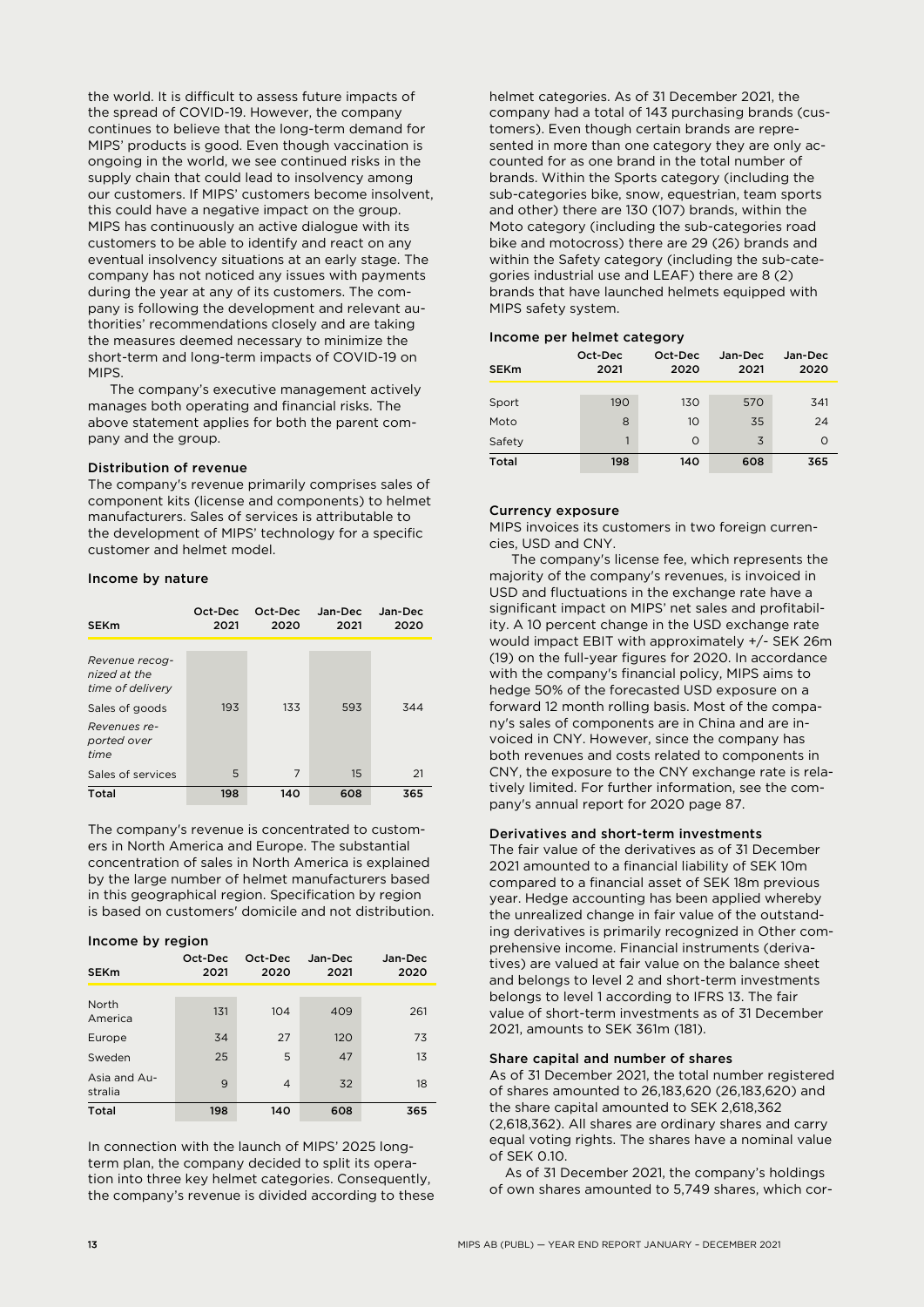responds to less than 0.1 percent of the total number of registered shares. The number of outstanding shares as of 31 December 2021 was 26,177,871.

#### Dividend

Prior to the Annual General Meeting in May, the Board of Directors will propose a dividend of SEK 5.00 per share (3.50) for 2021, which corresponds to SEK 131m, based on the number of outstanding shares as per 31 January 2022. The proposed dividend corresponds to 51% of net earnings during the year.

#### Share-based incentive programs

The Group has one outstanding warrant-based incentive program for senior executives and certain key employees. The program comprises 550,000 issued and paid warrants and an additional 25,000 issued but not allocated warrants. The warrants can lead to a dilution of the share capital and votes in the company of a maximum of 2.2 percent. The exercise price is SEK 339.30 per share (before recalculation). Each warrant entitles to subscription of one new share. As in previous warrant programs, the exercise price and number of shares shall be recalculated based on paid dividend in accordance with the terms and conditions for the warrants. The exercise price after paid dividend is SEK 337.41.

The Group has also launched a long-term share performance program for all employees who are not participating in the warrant-based incentive program. The share performance program includes in total 35 participants in Sweden and China. For the persons who are employed by MIPS' subsidiary in China, certain other conditions apply entailing that these employees have received synthetic shares, free of charge, instead of performance share rights and that no personal investment is required. The share performance program comprises a total of 4,132 shares and 1,164 synthetic shares.

#### Disputes

The company is not part of any significant legal dispute.

#### Related-party transactions

No material related-party transactions have been conducted during 2021 except payment of divided.

#### Annual General Meeting

The 2022 Annual General Meeting will be held in Stockholm on 5 May 2022.

#### Events after the end of the reporting period

MIPS shares are as of 3 January 2022 listed on Nasdaq Stockholm Large Cap, previously listed on Mid Cap.

 On 11 January 2022 MIPS completed an acquisition of patent rights and some other intangible assets related to the BiaGuard technology from BiaGuard Inc. The purchase price amounted to approximately USD 1 million, which was paid in cash, and in addition, MIPS may pay an additional purchase price of a maximum of USD 1 million based on MIPS' future sales of the BiaGuard technology. The acquisition is not estimated to have any substantial impact on Net sales or EBIT during 2022.

#### Auditors report

This report has not been reviewed by the company's auditors.

Stockholm 10 February 2022

Max Strandwitz CEO and President

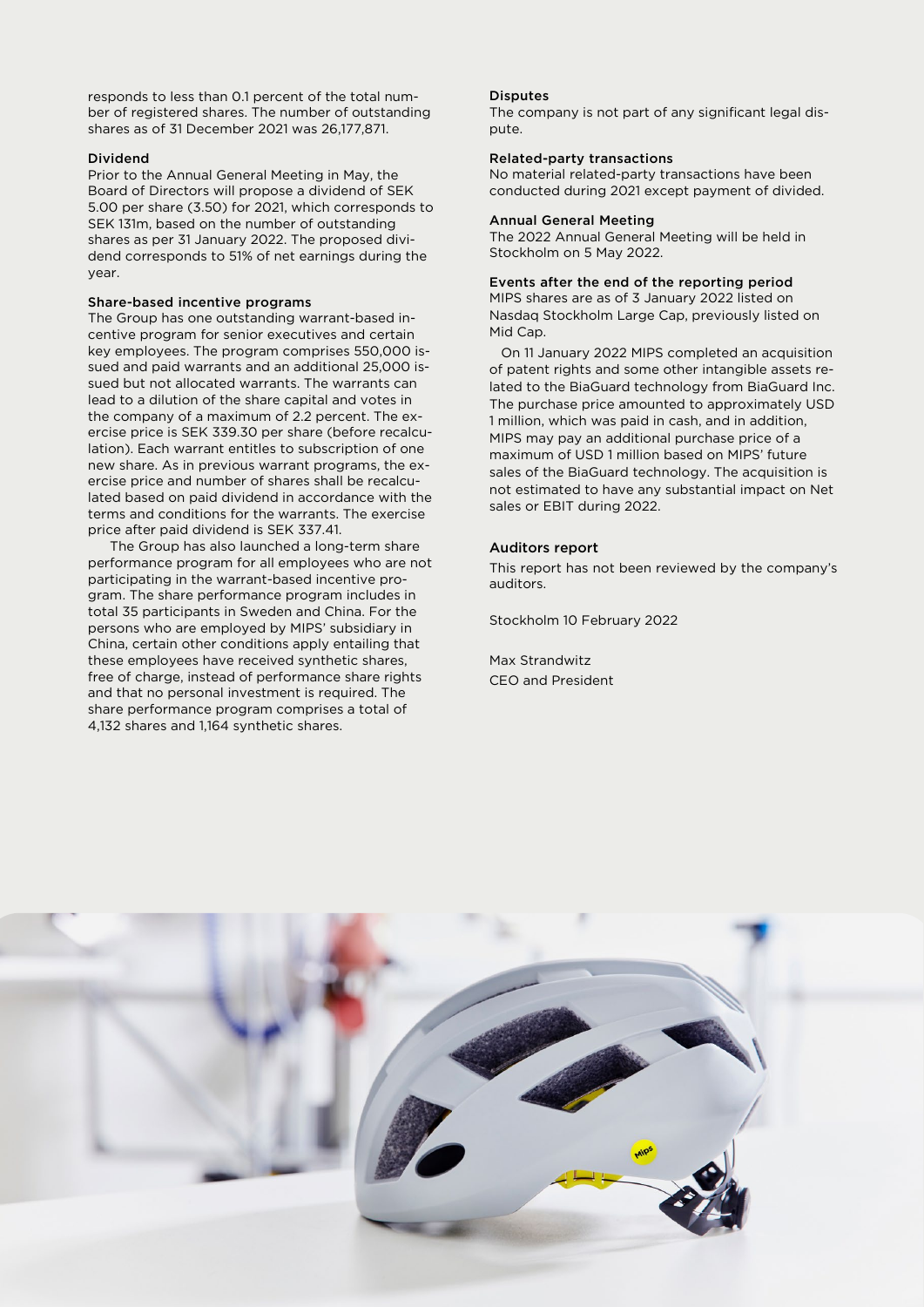### Quarterly consolidated performance measures

|                                          | Q <sub>4</sub> | Q3   | Q2             | Q1   | Q <sub>4</sub> | Q <sub>3</sub> | Q2    | Q1             | Q <sub>4</sub> | Q3             | Q2             | Q1             | Q <sub>4</sub> |            |
|------------------------------------------|----------------|------|----------------|------|----------------|----------------|-------|----------------|----------------|----------------|----------------|----------------|----------------|------------|
|                                          | 2021           | 2021 | 2021           | 2021 | 2020           | 2020           | 2020  | 2020           | 2019           | 2019           | 2019           | 2019           | 2018           | <b>LTM</b> |
| Net sales                                | 198            | 185  | 142            | 83   | 140            | 102            | 66    | 56             | 87             | 53             | 83             | 45             | 62             | 608        |
| Net sales growth, %                      | 41             | 81   | 115            | 48   | 60             | 94             | $-20$ | 25             | 41             | $\overline{3}$ | 49             | 91             | 53             | 67         |
| Gross profit                             | 145            | 136  | 105            | 60   | 103            | 74             | 49    | 40             | 66             | 39             | 62             | 33             | 47             | 445        |
| Gross margin, %                          | 73.0           | 73.3 | 73.8           | 72.5 | 73.3           | 72.2           | 74.2  | 70.8           | 74.9           | 73.0           | 74.6           | 72.8           | 74.9           | 73.2       |
| Operating profit                         | 104            | 110  | 72             | 39   | 76             | 55             | 20    | 16             | 39             | 20             | 37             | 12             | 29             | 326        |
| Operating margin, %                      | 52.6           | 59.6 | 50.7           | 47.4 | 54.4           | 53.6           | 29.7  | 29.1           | 44.6           | 38.6           | 44.5           | 26.3           | 46.1           | 53.6       |
| Adjusted operating<br>profit             | 104            | 110  | 72             | 39   | 76             | 55             | 20    | 17             | 40             | 21             | 38             | 12             | 29             | 326        |
| Adjusted operating<br>margin, %          | 52.6           | 59.6 | 50.7           | 47.4 | 54.4           | 53.6           | 30.8  | 30.1           | 45.4           | 39.5           | 46.0           | 26.3           | 46.1           | 53.6       |
| <b>EBITDA</b>                            | 107            | 113  | 75             | 42   | 80             | 59             | 22    | 19             | 41             | 24             | 38             | 13             | 29             | 338        |
| EBITDA-margin                            | 54.2           | 61.3 | 52.7           | 50.9 | 56.8           | 57.4           | 33.5  | 33.4           | 46.6           | 45.8           | 46.3           | 28.6           | 46.9           | 55.5       |
| Depreciation                             | $\overline{3}$ | 3    | $\overline{3}$ | 3    | $\overline{3}$ | $\overline{4}$ | 2     | $\overline{2}$ | $\overline{2}$ | $\overline{4}$ | $\overline{1}$ | $\overline{1}$ | $\circ$        | 12         |
| Earnings per share<br>basic, SEK         | 3.05           | 3.38 | 2.10           | 1.23 | 2.24           | 1.61           | 0.61  | 0.48           | 1.19           | 0.63           | 1.15           | 0.38           | 0.87           | 9.75       |
| Earnings per share<br>diluted, SEK       | 3.00           | 3.33 | 2.08           | 1.22 | 2.23           | 1.61           | 0.61  | 0.47           | 1.16           | 0.62           | 1.12           | 0.38           | 0.85           | 9.63       |
| Equity ratio, %                          | 76             | 78   | 79             | 84   | 82             | 84             | 85    | 85             | 87             | 86             | 79             | 85             | 86             | 79         |
| Cash flow from operat-<br>ing activities | 81             | 71   | 56             | 69   | 49             | 29             | 23    | 15             | 20             | 12             | 24             | 8              | 24             | 277        |
| Average number of<br>employees           | 77             | 74   | 67             | 62   | 59             | 55             | 53    | 52             | 47             | 45             | 41             | 39             | 36             | 70         |

### Definitions and descriptions of performance measures and alternative performance measures

 For definitions and description of performance measure and alternative performance measures, please visit www.mipscorp.com.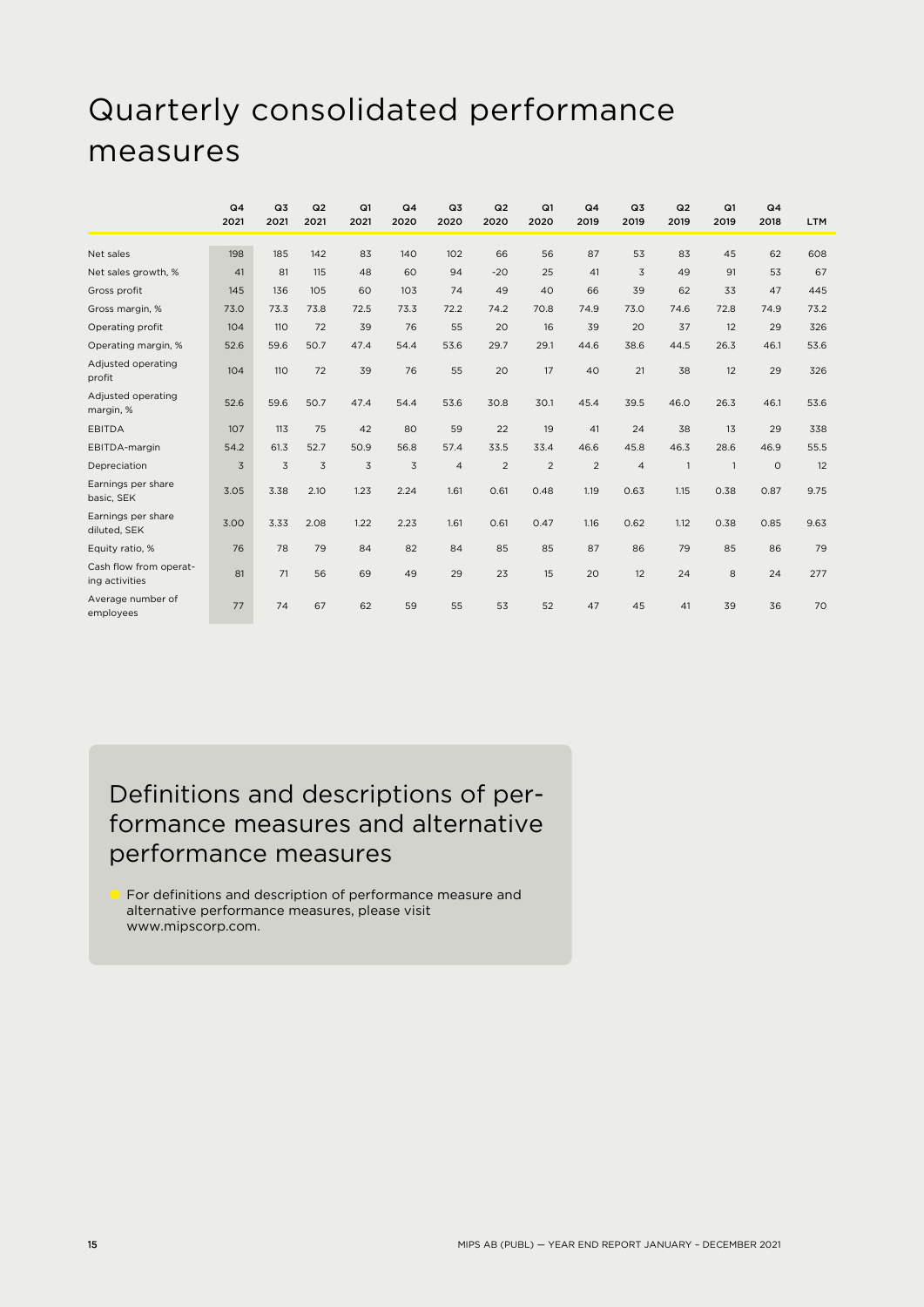### Explanation of alternative performance measures

#### Organic growth

Since MIPS invoices its goods and services in USD and CNY at the same time as the accounting currency is SEK, it is essential to create an understanding of how the company performs excluding currency exchange effects when recalculating sales.

This key figure is expressed in percentage points of the previous year's net sales, a high growth rate consequently leads to a greater currency impact. For net sales growth, impact of foreign currencies and, if applicable, acquisition related effects on net sales, see below.

| Organic growth                                      | Oct-Dec<br>2021 | Jan-Dec<br>2021 |
|-----------------------------------------------------|-----------------|-----------------|
| Net sales growth                                    | 41%             | 67%             |
| Net Sales in USDm                                   | 16              | 51              |
| Net Sales in SEKm at 2021 average USD exchange rate | 140             | 437             |
| Net Sales in SEKm at 2020 average USD exchange rate | 134             | 459             |
| Impact currency in absolute                         | 6               | $-22$           |
| Net Sales 2020 SEKm                                 | 140             | 365             |
| USD impact on growth                                | 4%              | $-6%$           |
|                                                     |                 |                 |
| Net Sales in CNYm                                   | 45              | 131             |
| Net Sales in SEKm at 2021 average CNY exchange rate | 62              | 175             |
| Net Sales in SEKm at 2020 average CNY exchange rate | 59              | 173             |
| Impact currency in absolute                         | 3               | $\overline{2}$  |
| Net Sales 2020 SEKm                                 | 140             | 365             |
| CNY impact on growth                                | 2%              | 1%              |
| Organic growth                                      | 35%             | 72%             |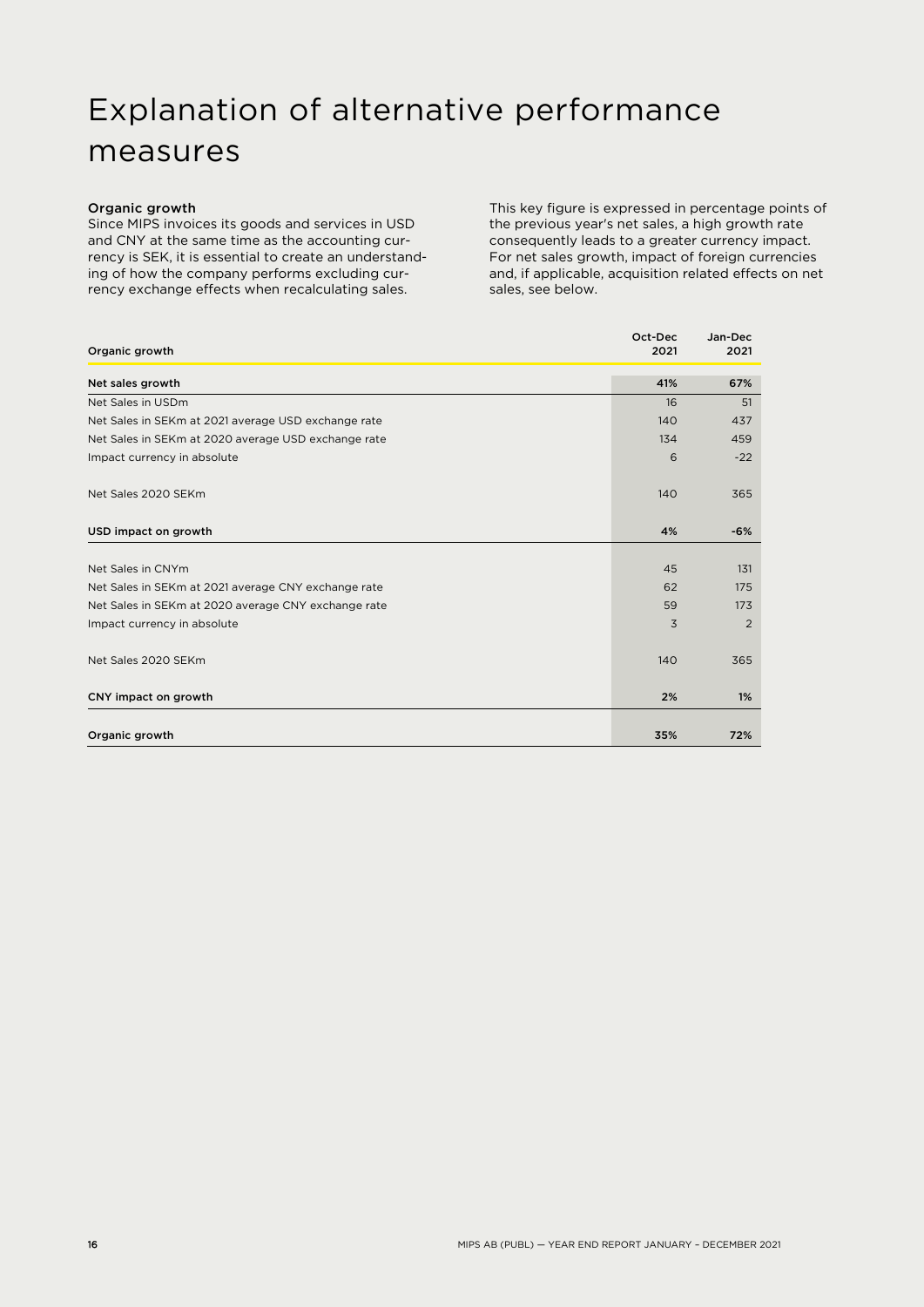#### Net sales, last 12 months rolling

Given the company's historical growth momentum, it is important to continuously follow the business performance from a long-term perspective and not focus solely on specific quarterly results.

|                            | Q <sub>4</sub><br>2021 | Q3<br>2021 | Q2<br>2021 | Q1<br>2021 | Q <sub>4</sub><br>2020 | Q3<br>2020 | Q2<br>2020 | Q1<br>2020 | Q <sub>4</sub><br>2019 | Q3<br>2019 | Q2<br>2019 | Q1<br>2019 | Q <sub>4</sub><br>2018 | <b>LTM</b> |
|----------------------------|------------------------|------------|------------|------------|------------------------|------------|------------|------------|------------------------|------------|------------|------------|------------------------|------------|
| Net sales                  | 198                    | 185        | 142        | 83         | 140                    | 102        | 66         | 56         | 87                     | 53         | 83         | 45         | 62                     |            |
| Rolling<br>12 month Q3 18' |                        |            |            |            |                        |            |            |            |                        |            |            |            | 62                     | 193        |
| Rolling<br>12 month Q4 18' |                        |            |            |            |                        |            |            |            |                        |            |            | 45         | 62                     | 214        |
| Rolling<br>12 month Q1 19' |                        |            |            |            |                        |            |            |            |                        |            | 83         | 45         | 62                     | 241        |
| Rolling<br>12 month Q2 19' |                        |            |            |            |                        |            |            |            |                        | 53         | 83         | 45         | 62                     | 243        |
| Rolling<br>12 month Q3 19' |                        |            |            |            |                        |            |            |            | 87                     | 53         | 83         | 45         |                        | 268        |
| Rolling<br>12 month Q4 19' |                        |            |            |            |                        |            |            | 56         | 87                     | 53         | 83         |            |                        | 279        |
| Rolling<br>12 month Q1 20' |                        |            |            |            |                        |            | 66         | 56         | 87                     | 53         |            |            |                        | 263        |
| Rolling<br>12 month Q2 20' |                        |            |            |            |                        | 102        | 66         | 56         | 87                     |            |            |            |                        | 312        |
| Rolling<br>12 month Q3 20' |                        |            |            |            | 140                    | 102        | 66         | 56         |                        |            |            |            |                        | 365        |
| Rolling<br>12 month Q4 20' |                        |            |            | 83         | 140                    | 102        | 66         |            |                        |            |            |            |                        | 391        |
| Rolling<br>12 month Q1 21' |                        |            | 142        | 83         | 140                    | 102        |            |            |                        |            |            |            |                        | 467        |
| Rolling<br>12 month Q2 21' |                        | 185        | 142        | 83         | 140                    |            |            |            |                        |            |            |            |                        | 550        |
| Rolling<br>12 month Q3 21' | 198                    | 185        | 142        | 83         |                        |            |            |            |                        |            |            |            |                        | 608        |

#### Adjusted operating profit (Adjusted EBIT)

The company has not had any adjustments during the year. During the first and second quarter of 2020 adjustments have been made with respect to effects (revenue and costs) related to acquisitions, which have been deemed to affect comparability.

To create a good understanding of MIPS' ongoing operations and how the operating profit had been without these items, the company has chosen to show an adjusted operating profit which excludes the items affecting comparability.

| <b>SEKm</b>                   | Oct-Dec<br>2021          | Oct-Dec<br>2020 | Jan-Dec<br>2021 | Jan-Dec<br>2020 |
|-------------------------------|--------------------------|-----------------|-----------------|-----------------|
| Net sales                     | 198                      | 140             | 608             | 365             |
| Operating profit              | 104                      | 76              | 326             | 167             |
| Operating margin, %           | 52.6                     | 54.4            | 53.6            | 45.8            |
| Items affecting comparability | $\overline{\phantom{0}}$ | -               | -               |                 |
| Adjusted operating profit     | 104                      | 76              | 326             | 168             |
| Adjusted operating margin, %  | 52.6                     | 54.4            | 53.6            | 46.2            |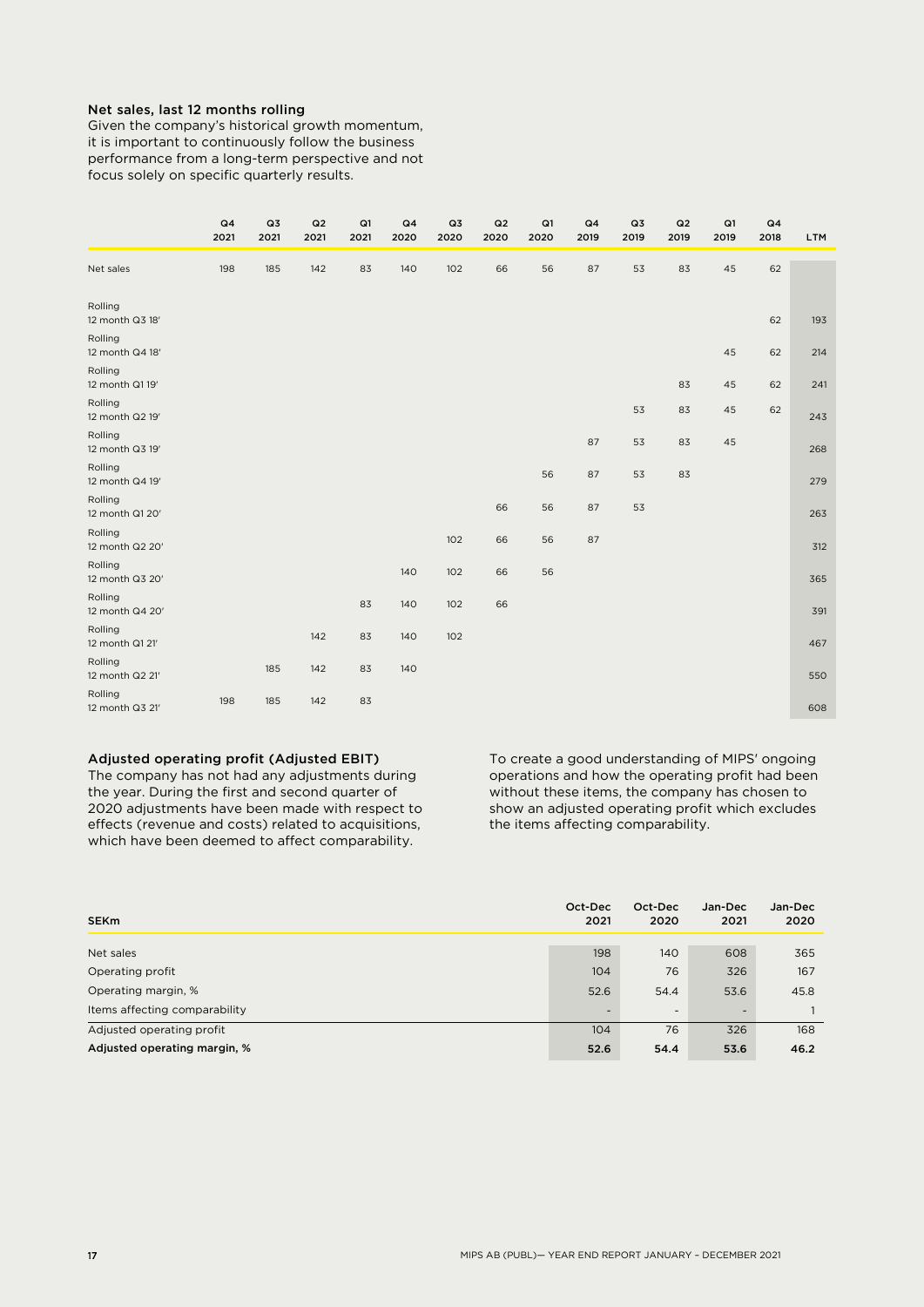### **Other**

For further information, please contact: Max Strandwitz, President and CEO Max.Strandwitz@Mipsprotection.com tel +46 709 61 17 54

Karin Rosenthal, CFO Karin.Rosenthal@Mipsprotection.com tel +46 768 34 63 66

MIPS will present the interim report at an audiocast via teleconference on 10 February 2022 at 10.00 a.m. CET. To participate, please register at https://financialhearings.com/event/43240

#### FINANCIAL CALENDER

| Week 12 2022:    | Annual report 2021                    |
|------------------|---------------------------------------|
| 28 April 2022:   | Interim report January-March 2022     |
| 5 May 2022:      | Annual General Meeting                |
| 9 June 2022:     | Capital Markets Day                   |
| 21 July 2022:    | Interim report January-June 2022      |
| 26 October 2022: | Interim report January-September 2022 |

#### Financial targets

MIPS' long-term financial targets should not be viewed as a forecast but rather as an objective which the Board of Directors and senior executives believe is a reasonable long-term objective for the company.

#### GROWTH:

The goal is to grow organically to achieve net sales in excess of SEK I billion by 2025.

#### PROFITABILITY:

The goal is to maintain an EBIT margin of more than 40 percent.

#### SUSTAINABILITY:

You can read about MIPS' sustainability work in MIPS' annual report for 2020.

#### About MIPS

MIPS specializes in helmet-based safety and is a worldleader in this area. Based on an ingredient brand business model, MIPS safety system is sold to the global helmet industry. The solution is based on over 20 years of research and development together with the Royal Institute of Technology and the Karolinska Institute, both located in Stockholm, Sweden.

MIPS' headquarter with 57 employees engaged in research and development, sales and administration is in Stockholm, where its product and technology test facility is also located. Production and manufacturing operations take place at sub-contractor facilities. MIPS' net sales during 2021 amounted to SEK 608m and the operating margin was 54 percent. The MIPS share is traded on the Nasdaq Stockholm stock exchange. For more information, visit www.mipscorp.com.

*This information is of such nature that MIPS AB (publ) is obliged to disclose it in accordance with the EU's Market Abuse Regulation. The information was submitted for publication, through the agency of the contact persons set out above, on 10 February 2022 at 7.30 a.m. CET.*

*This interim report has been prepared in Swedish and translated into English. In the event of any discrepancies between the Swedish interim report and the English translation, the former shall take precedence.*